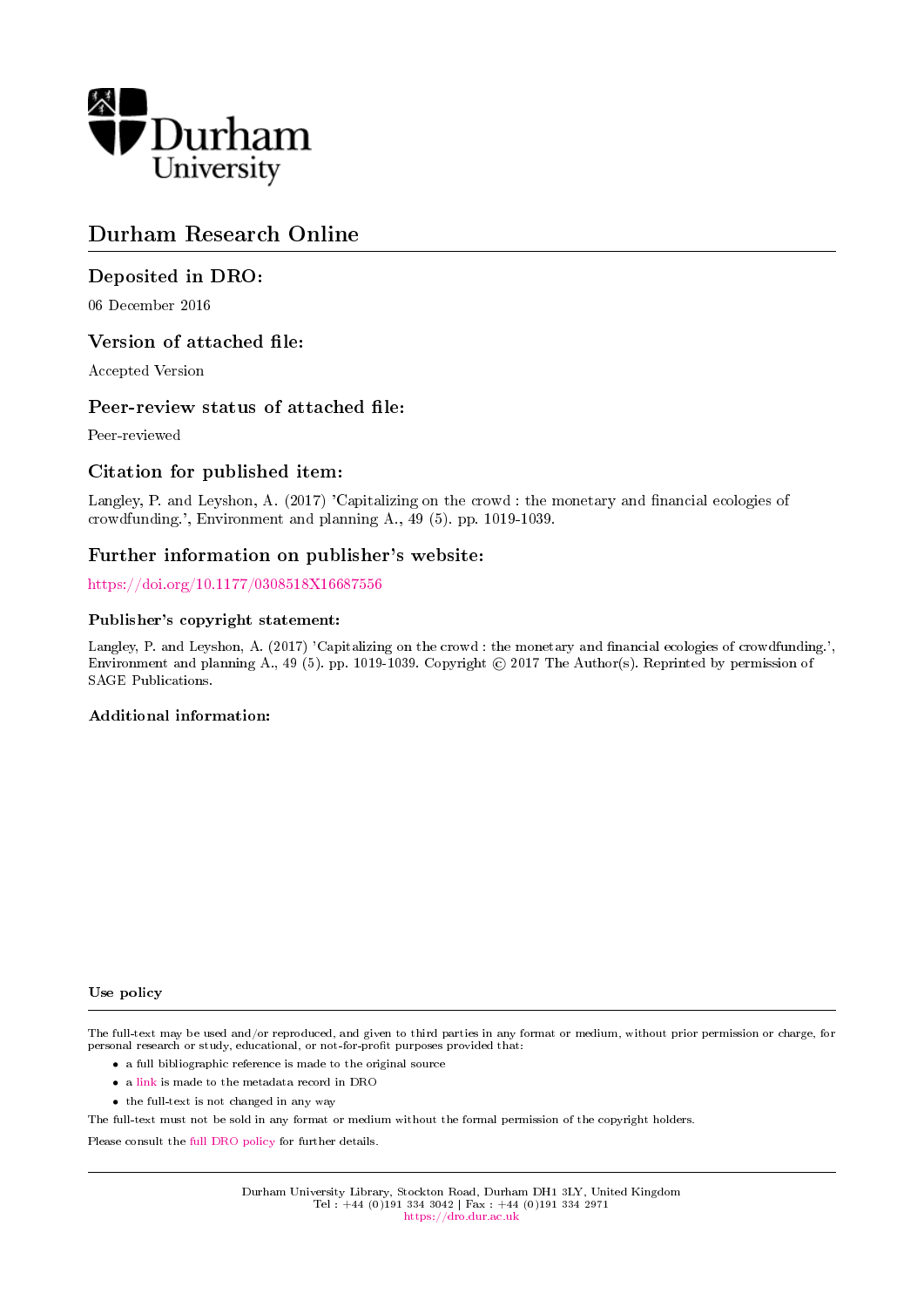## **Capitalising on the crowd:**

# **The monetary and financial ecologies of crowdfunding**

Paul Langley\* and Andrew Leyshon\*\*

\*Department of Geography, Durham University, Lower Mountjoy, South Road, Durham, DH1 3LE, UK

\*\*School of Geography, University of Nottingham, Nottingham, NG7 2RD, UK

*Environment and Planning A*

Accepted for publication

November 2016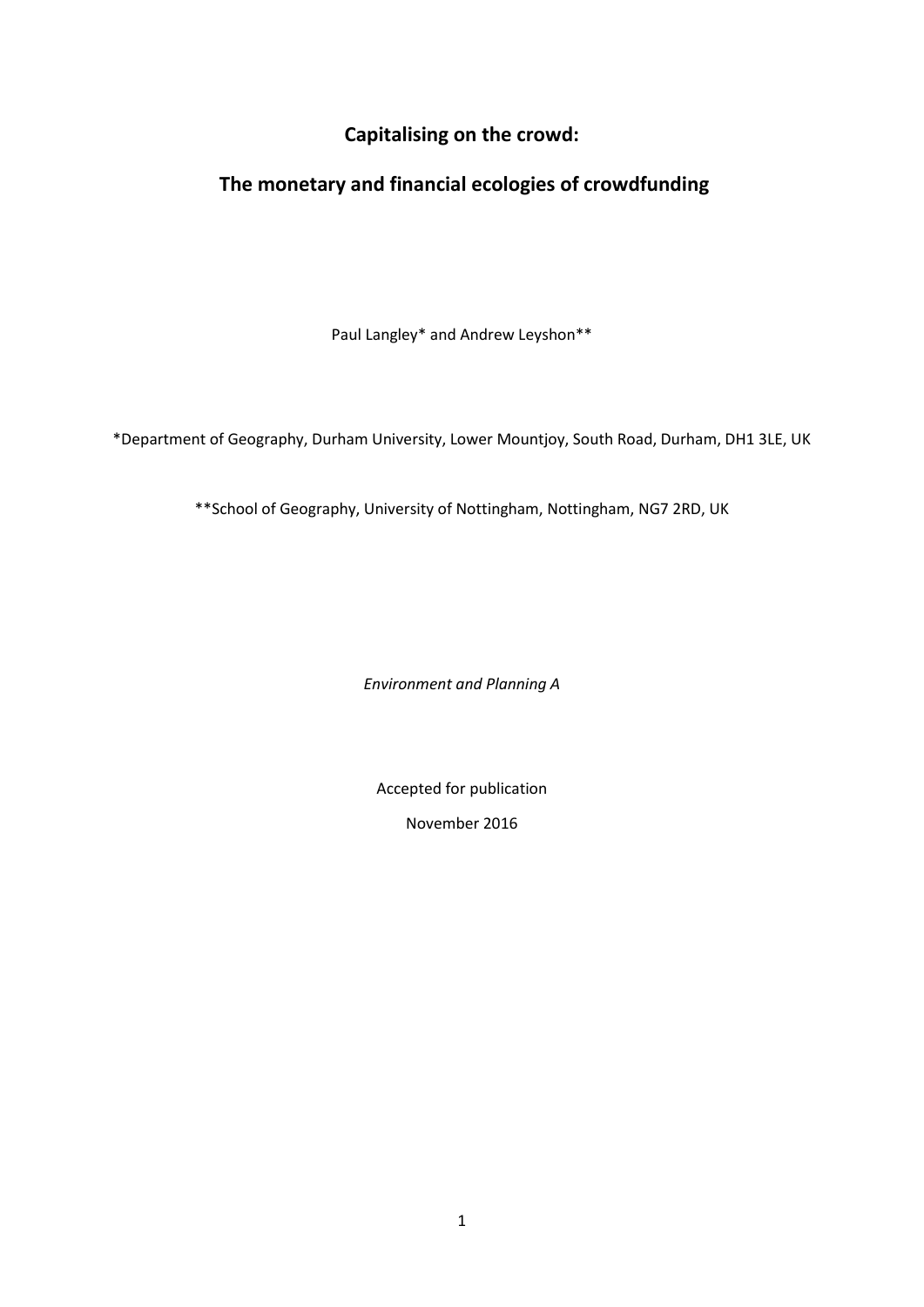## **Capitalising on the crowd:**

## **The monetary and financial ecologies of crowdfunding**

#### **Abstract**

'Crowdfunding' is a method of raising money and finance to capitalise projects of various kinds. Drawing on the networking capabilities of the internet and software platforms, those seeking project funding appeal to potentially diverse audiences who are collectively referred to as 'the crowd'. What practitioners, advocates and policymakers typically identify within crowdfunding is its 'alternative', 'disruptive' and 'democratising' qualities; that is, it is held to be a novel, digitallyrendered economic space which has the capacity to challenge established funding practices in banking, capital markets and venture capital networks, offering a more open and egalitarian source of capital for economic, social and cultural entrepreneurship. The paper develops the concept of 'ecologies', drawn from the geographies of money and finance literature, to advance a critical understanding of the crowdfunding economy that is sceptical of its apparent qualities. First, the concept of ecologies encourages the analysis of diverse and proliferative monetary and financial forms, enabling an understanding that avoids the binary opposition of 'capitalist/alternative' economic forms and which differentiates between the variegated crowdfunding ecologies that have emerged to date. Second, by foregrounding the intermediation processes and credit-debt relations of monetary and financial ecologies, it is argued that crowdfunding may largely replicate rather than disrupt the extant institutional and debt dynamics of funding practices. Third, by emphasizing the socio-spatial effects of monetary and financial ecologies, attention is drawn to the need for further research into the unevenness that mitigates against crowdfunding being as open and egalitarian as its advocates claim.

**Key words:** Crowdfunding; monetary and financial ecologies; FinTech; sharing economy; diverse economies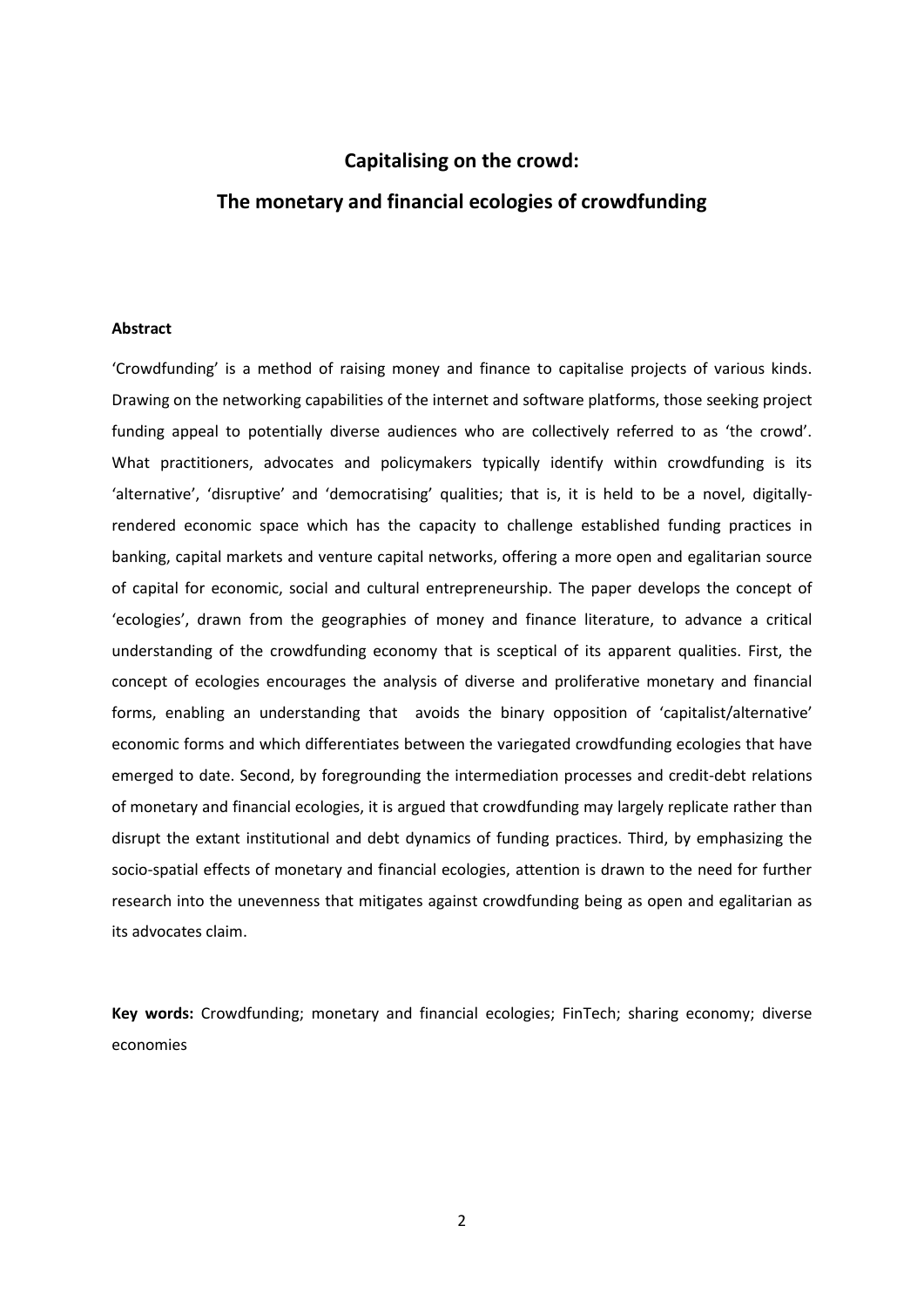## **Capitalising on the crowd:**

## **The monetary and financial ecologies of crowdfunding**

#### **1. Introduction**

The purposes of this paper are two-fold. First, we want to develop a critical understanding of the relatively new but rapidly growing form of money and finance known as crowdfunding. Crowdfunding's purposive appeals to unspecified individuals ('the crowd') for capital to fund projects with specified outcomes was made possible by the networking capabilities of the internet, exploiting what Anderson [\(2006\)](#page-24-0) has described its 'long tail'; that is, an ability to aggregate geographically distributed resources and assets to build a critical mass which has agency. These processes, which we term 'capitalizing on the crowd', mark out crowdfunding as different from venture capital or other established funding practices organized through dedicated public and private institutions, whether branches of government or banks and financial market agencies. It is the distinctive character of these processes, moreover, which gives rise to what practitioners, advocates and policymakers typically identify as important within crowdfunding. Crowdfunding is widely held to be an 'alternative' digital economy which has the capacity to 'disrupt' established funding practices in banking, finance and venture capital markets [\(Nesta 2013b\)](#page-27-0), unleashing a 'democratisation' of capital for economic, social and cultural entrepreneurship [\(Baeck, Collins, and](#page-24-1)  [Zhang 2014;](#page-24-1) [Dresner 2014;](#page-25-0) [Nesta 2012,](#page-27-1) [2013a,](#page-27-2) [2013b\)](#page-27-0). Our critical understanding of crowdfunding will therefore explicitly question the novelty of this digitally-rendered economic space, the capacity it may hold to challenge extant funding practices, and the extent to which it provides a more open and egalitarian source of capital for economic, social and cultural entrepreneurship.

When advancing a critical account of the crowdfunding economy, the second purpose of this paper is to do so in relation to the concept of 'ecologies', drawn from the geographies of money and finance literature. At present, academic research into crowdfunding is limited but growing and is primarily located in the fields of business studies and digital humanities. Research in business studies is typically preoccupied with teasing out why past projects were successful in attracting funding to provide lessons for future calls (e.g. Mollick 2014), or proposing theoretical models to explain why different stages of start-up entrepreneurship may be most appropriately facilitated by crowdfunding [\(for example, Belleflamme et al. 2014\)](#page-24-2). In digital humanities, research is particularly interested in fandom and other affective energies that animate the crowdfunding of artists and performers, and typically casts doubt on the potential this holds for transforming the cultural industries from 'the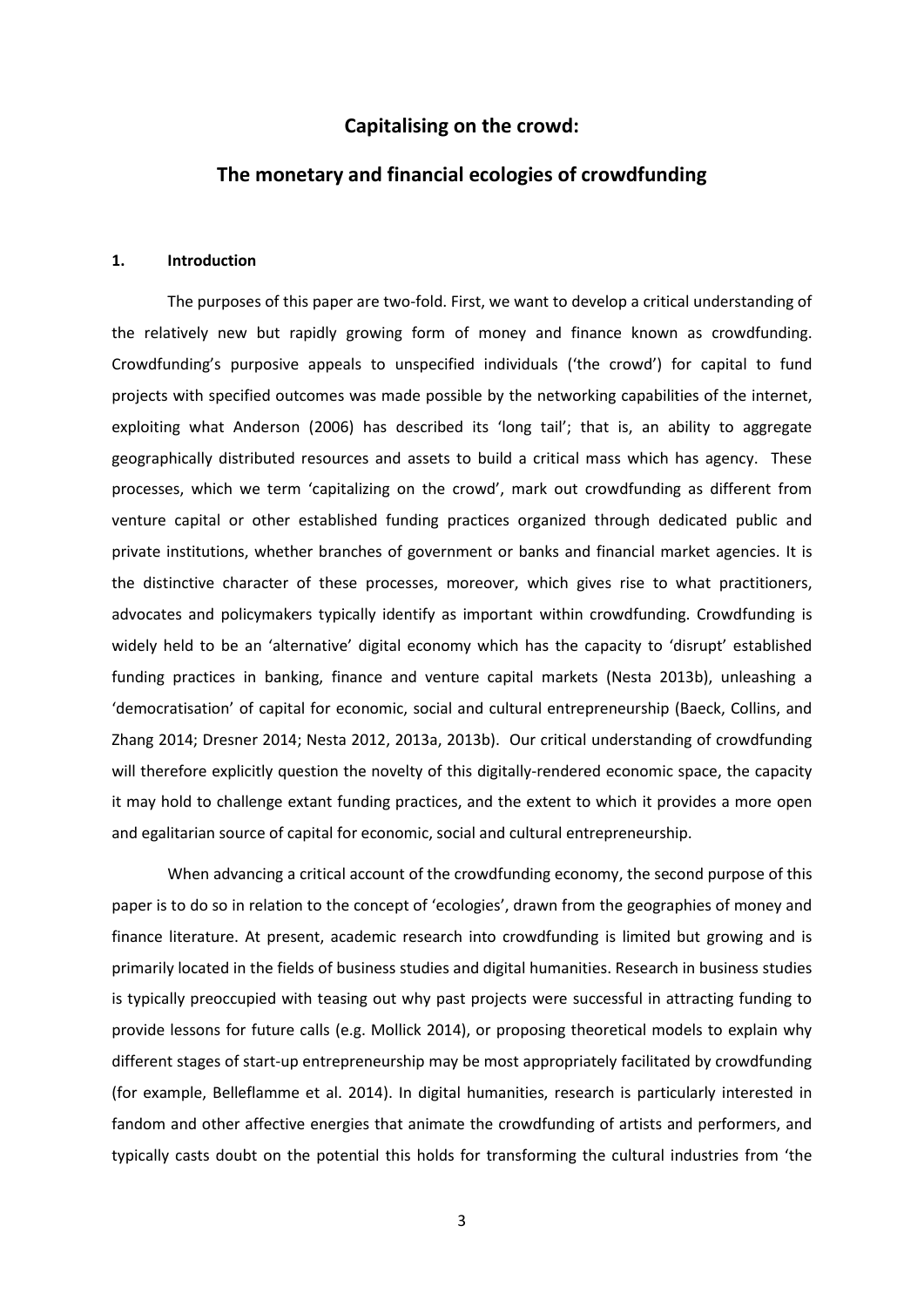bottom-up'. The claims made about the 'transformative potential of crowdfunding' have also begun to be challenged by geographers such as Bieri [\(2015: 2431\)](#page-24-3). Focusing on the capital that crowdfunding makes available for large-scale urban real estate and infrastructural projects in US cities, Bieri makes a connection to a long-standing geographical interest in the tendency within capitalism for flows of finance capital to switch from the circuit of production and into the built environment [\(Harvey 2001\)](#page-25-1). We share Bieri's (2015: 2431) desire to debate 'the febrile speculation' about crowdfunding and the oft-repeated claims that are made over 'the future prospects of this method of financing'. However, our approach is different, and this changes the terms of debate by moving beyond concerns with the switching of capital between circuits and the (albeit increasingly significant) process of 'crowdfunding the city' (Bieri 2015). Drawing upon and further developing the concept of monetary and financial ecologies in this paper, we stress that the processes of capitalising on the crowd are variegated, intermediated and uneven, and it is on this basis that we question the apparently 'alternative', 'disruptive' and 'democratising' qualities of crowdfunding.

The concept of monetary and financial ecologies was elaborated initially to account for the persistence of so-called 'relic' forms of financial activity – high-cost door-to-door money-lending and household insurance – in poorer urban areas in the UK during the 1990s [\(Leyshon et al. 2004;](#page-26-0) [Leyshon et al. 2006\)](#page-26-1). These distinctive financial arrangements had survived the shift to an at-adistance mode of financial product delivery and market assessment, both mainstream and what later came to be labelled as the 'sub-prime' sector, in part due to the problems of risk assessment and payments collection in areas characterised by economic precarity. In the first instance, the concept of ecologies provokes an approach to geographies of money and finance that does not regard the operations of monetary and financial systems as singular and always already defined by the spatial-temporal logic of a global circuit of capital. Rather, geographies of money and finance are composed of an array of more-or-less discrete and dynamic constitutive ecologies that consist of specific arrangements which emerge and are more or less reproducible over time. These relational processes, which entail distinctive combinations of financial knowledge, institutional and intermediary techniques and expert and popular subjectivities, unfold across space and evolve in relation to geographical difference, so that distinctive ecologies emerge in different places.

While holding certain affinities with other relational concepts that inform research into geographies of money and finance – most notably, concepts such as network [\(e.g. Pollard 2001\)](#page-27-3), apparatus [\(e.g. Langley 2015\)](#page-26-2), and assemblage or *agencement* [\(e.g. Hall 2011\)](#page-25-2) – the concept of ecologies draws explicit attention to ways in which the comings together of relational topologies are uneven in their proximities and connectivity, generating socio-spatial inclusions/exclusions and inequalities. Some people, places, institutions and so on are better connected than others, such that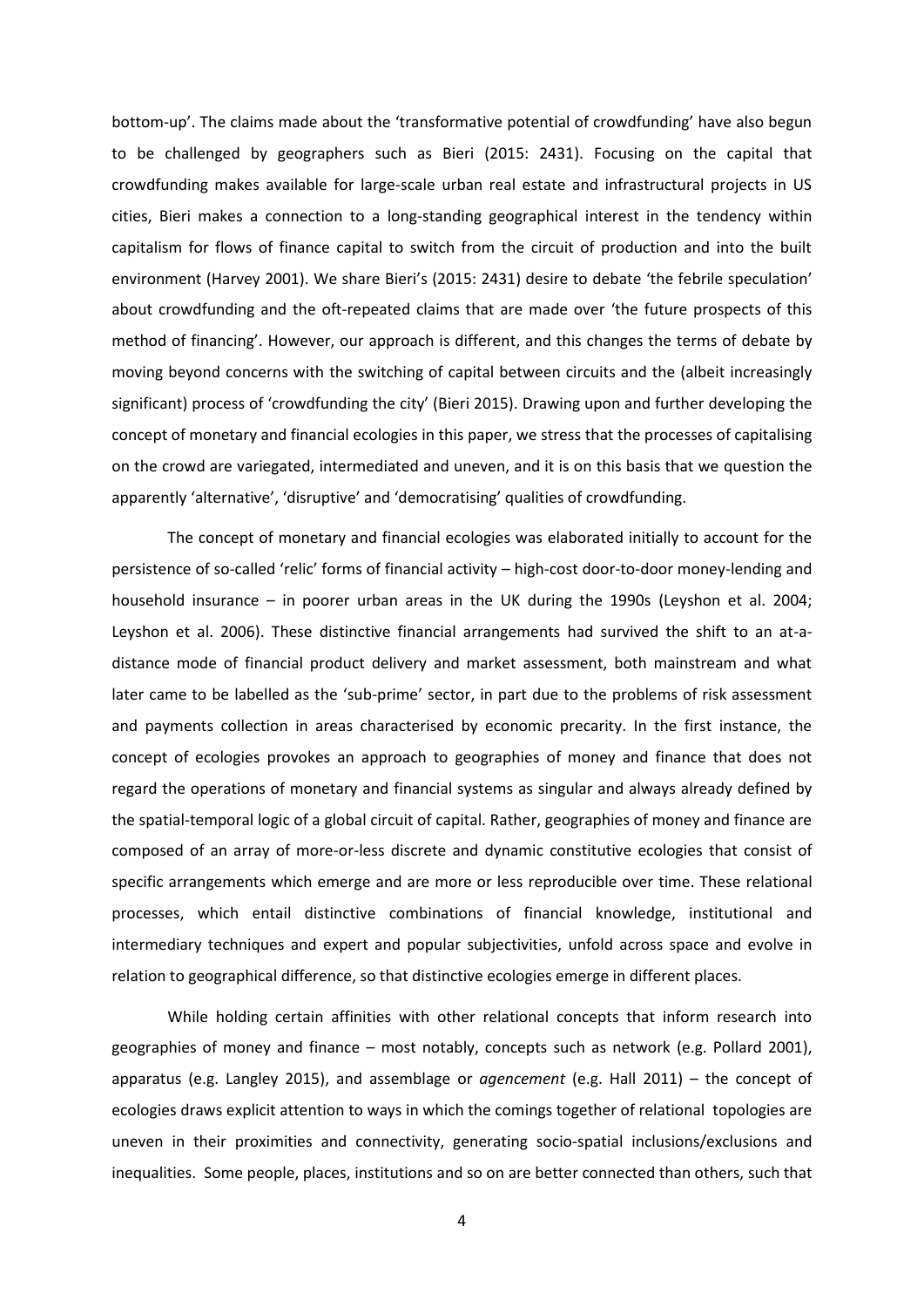ecologies differ in their scope and resilience. As Lai [\(2016, 30\)](#page-26-3) argues, 'the ecologies concept can offer … topological finesse around questions of why particular sets of relations are more durable or porous, allowing for more precise consideration of power in relational thinking'. Its deployment has enabled economic geographers to explore the relationship between space, institutions and the socio-economic status of financial subjects in a range of contexts, ranging from studies of the impact of financialization on lived experience in deprived rural areas [\(Coppock 2013\)](#page-24-4), to the formation of more affluent financial ecologies surrounding private wealth management and independent financial advice in global cities such as London, New York and Singapore [\(Beaverstock, Hall, and Wainwright](#page-24-5)  [2013;](#page-24-5) [Lai 2016\)](#page-26-3). The concept has also emerged within cognate disciplines, such as anthropology, where Maurer [\(2015, loc 528\)](#page-26-4) has drawn attention to 'the complex money ecologies of people around the world, and people's elaborate and diverse repertoires for using money as they navigate and add to those ecologies'.

In what follows below, Part 2 begins by briefly introducing the evolution and organisation of crowdfunding, and situates the seemingly 'alternative' character of this economy against the backdrop of concentrated and centralised capital investment and in the context of wider debates about the transformations wrought by the rise of digital economies and the so-called 'FinTech' sector (e.g. Arvidsson and Peitersen 2013; [Benkler 2006;](#page-24-6) [Christi 2016;](#page-24-7) [Kostakis and Bauwens 2014\)](#page-25-3). Part 2 also underscores how the concept of ecologies can enable analyses of diverse and proliferative monetary and financial forms. This leads us to avoid the binary of capitalist/alternative that typically frames understandings of crowdfunding, but instead to differentiate between the more-or-less discrete ecologies of crowdfunding that have emerged to date; that is, donation, rewards, equity, fixed income, and peer to peer lending. In Part 3 we foreground intermediation and credit-debt relations within monetary and financial ecologies. We argue that, despite their present diversity, crowdfunding ecologies may largely reproduce rather than disrupt the extant intermediation and debt dynamics of capital allocation practices. In Part 4, we place emphasis on the socio-spatial consequences of crowdfunding ecologies and call for further research into the open and egalitarian qualities claimed by advocates of crowdfunding. Part 5 concludes the paper.

#### **2. Crowdfunding as 'alternative'?**

The crowdfunding economy operates according to principles similar to those that underpin 'crowdsourcing' [\(Howe 2009\)](#page-25-4), a method for accessing ideas, knowledge and solutions from geographically distributed digital communities [\(Brinks and Ibert 2015\)](#page-24-8). Crowdfunding channels money and finance to animate economic, social and cultural entrepreneurship, typically providing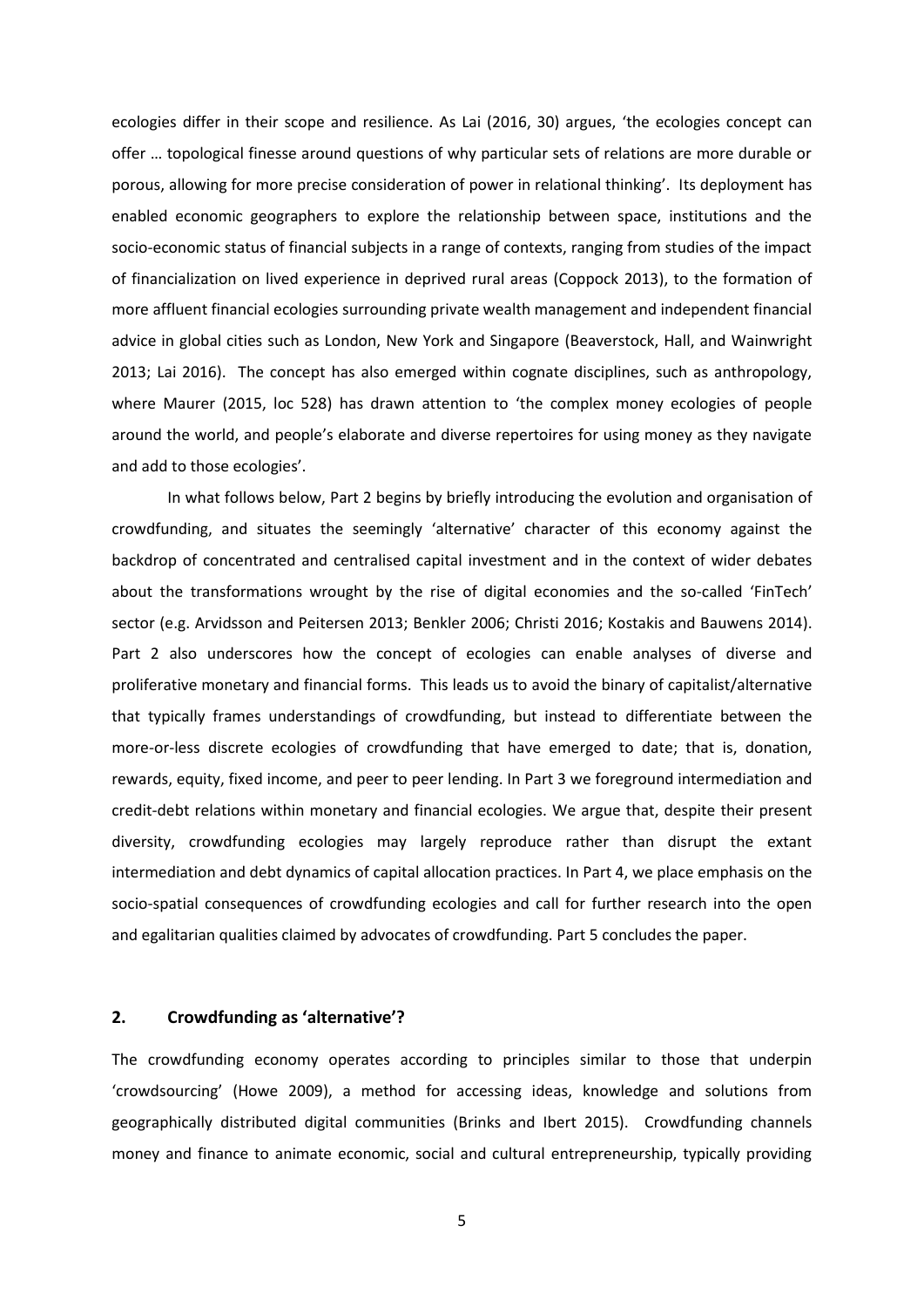capital for projects initiated by a range of actors and institutions which can be as diverse as artists and performers, charitable and community projects, as well start-up businesses, small- and mediumsized enterprises (SMEs) and real estate investment companies. Crowdfunding has grown very quickly in a short period of time, and in doing so, as we outline later in the paper, has produced its own distinctive monetary and financial ecologies. In the UK, rapid expansion of crowdfunding began in 2011 and continues apace [\(Nesta 2013a;](#page-27-2) [Baeck, Collins, and Zhang 2014\)](#page-24-1). Measured by the aggregate value of flows, the UK crowdfunding economy grew by over 160 per cent between 2012 and 2015, reaching £3.2 billion, equivalent to four per cent of new lending to small and medium sized enterprises [\(Baeck, Collins, and Zhang 2014;](#page-24-1) [Zhang et al. 2016\)](#page-27-4). Crowdfunding has also expanded globally [\(Espsoti 2014\)](#page-25-5), raising an estimated \$16.2 billion in 2014 [\(The Economist 2015a\)](#page-27-5). This was expected to rise to \$34 billion by the end of 2016, exceeding the volume of money invested in venture capital funds [\(The Economist 2016a\)](#page-27-6). The largest crowdfunding economies by volume are in the US and Europe, with the UK industry possessing the most breadth and variety. London-based platforms are regarded as world-leading innovators [\(Alloway and Jenkins 2015;](#page-24-9) [Moules 2014\)](#page-26-5).

Mobilising funds to initiate entrepreneurial ventures certainly predates capitalism, let alone the emergence of joint-stock companies [\(McLaren 2013\)](#page-26-6). However, over the last four decades or so there has been a strong tendency for retail banks to lend to consumers rather than SMEs [\(Erturk and](#page-25-6)  [Solari 2007\)](#page-25-6), and the provision of capital for new ventures has become increasingly narrow, as institutional investors and large financial institutions, including venture capital firms, have become the primary intermediaries for funding entrepreneurial projects and company start-ups (Zook 2004). Share ownership may have widened considerably to include the 'fortunate forty' percent of the population in the US and UK [\(Froud, Johal, and Williams 2002\)](#page-25-7), but this is primarily the result of transformations in occupational and personal pensions that concentrates capital and centralises fund management decisions in the hands of professional institutional investors [\(Langley 2008\)](#page-26-7). This process of concentration and centralisation has been resistant even to politically motivated efforts to broaden the active investment base, such as the attempt to build a 'shareholding democracy' in the UK during the 1980s and 1990s through the privatisation of public assets and institutions. To the extent that direct and active shareholding increased through privatisation, it tended to be in the regions of the UK where it was already prevalent, such as London and the South East, reflecting existing geographies of wealth, disposable income and personal investment intermediaries [\(Martin](#page-26-8)  [1999\)](#page-26-8).

The development of the internet created the opportunity for individuals, firms and communities seeking funding for the launch of projects and ventures to appeal to new audiences beyond the community of professional investors and specialised institutions which dominated the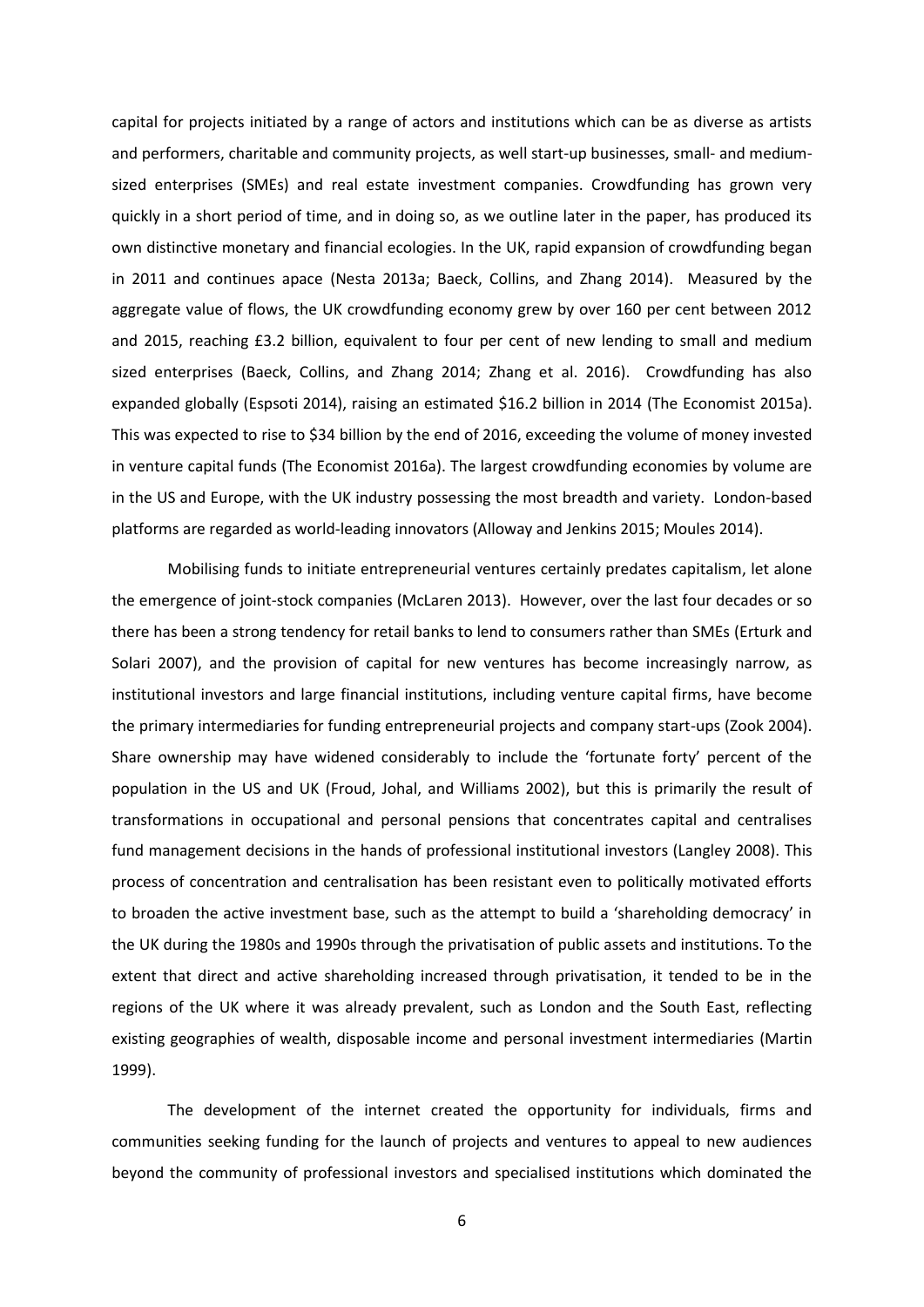provision of capital. The pioneers of what became known as crowdfunding initially conformed to what Lewis [\(2001\)](#page-26-9) has described as 'interest-based economics', where fan communities were mobilised to fund artistic projects that would not otherwise reach fruition. Lewis credits the UK rock band Marillion as the first to stumble across what would subsequently be categorised as crowdfunding. Their appeal to fandom, emotion and affect was replicated by a growing number of creative artists, who offered their output and/or presence in return for money [\(Leyshon et al. 2016\)](#page-26-10). Such processes of capitalising on the crowd were gradually formalised through the emergence of organized crowdfunding platforms. Over time, and particularly since 2008, crowdfunding has evolved to cover more activities, with much of the recent rapid growth being generated through platforms that operate in markets which increasingly compete more directly with traditional financial institutions.

Although it emerged as a sub-set of crowdsourcing practices and from specific digital communities of fans and activists, the crowdfunding economy is now typically framed by practitioners, policy makers and economic commentators in one of two related ways. First, crowdfunding is positioned as an 'alternative' form of financial behaviour, in that it is has an institutional base and structure that is demonstratively different from mainstream capitalist finance (for example, Baeck, et. al, 2014; Zhang, et. al, 2016). Here crowdfunding appears as something of an antidote to the oligopolistic concentration and centralisation of capital investment, a digital economy that necessarily cuts against the grain of the mainstream and the traditional, and which has the remedial and ameliorative capacity to make funding available to individuals and institutions that would otherwise be excluded from capital allocations. Such positioning of crowdfunding invites comparisons with the diverse monetary forms of local currency systems. Drawing on notions of the crowd and its agency – albeit defined by factors such as locality, co-presence and sociality [\(Lee et al.](#page-26-11)  [2004;](#page-26-11) [North 1999\)](#page-27-7) – local currency systems seek to introduce new possibilities for exchange. Making available resources that would otherwise lie idle – like time, skills or everyday assets – local currency systems create 'alterative' monetary forms which enable individuals and their communities to derive mutual benefits through the provision and purchase of various goods and services.

Second, crowdfunding has been more recently framed as a constituent part of 'FinTech', a term that refers to a wider set of changes that *The Economist* [\(2015a\)](#page-27-5) describes as the outcome of a 'combination of geeks in T-shirts with venture capital'. Here crowdfunding is recast as having emerged through a fusion of the technological prowess of Silicon Valley with the financial acumen of Wall Street and, in particular, the City of London, conveniently co-located in East London alongside the high technology cluster of 'Silicon Roundabout' [\(McWilliams 2015\)](#page-26-12). FinTech is broadly understood as comprised of three main fields: *new payments systems*, including cryptographic,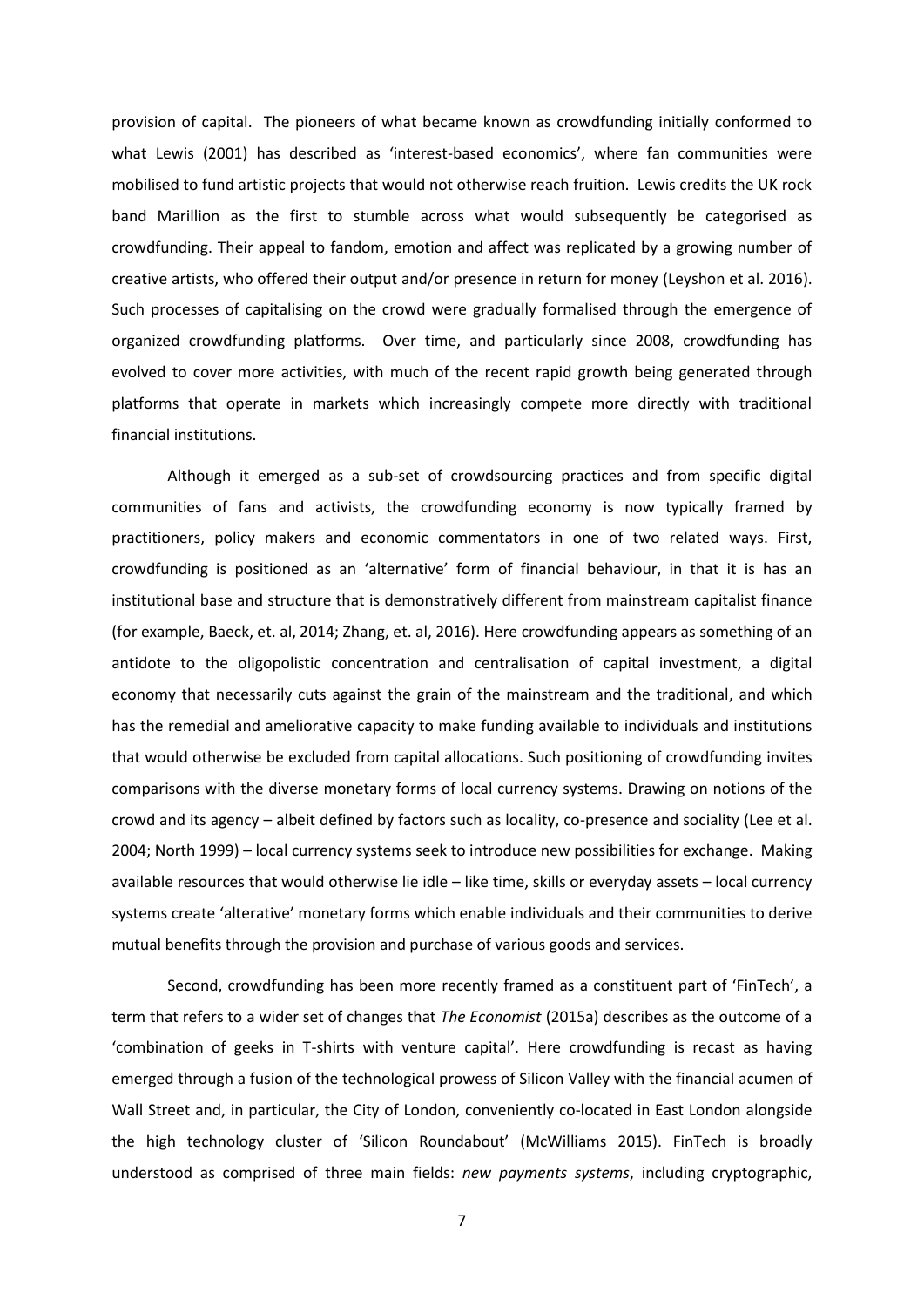blockchain-based-currencies such as Bitcoin [\(Maurer 2015;](#page-26-4) [Tapscott and Tapscott 2016\)](#page-27-8) which offer the prospect of a transparent and secure ledger to record transactions [\(The Economist 2015b\)](#page-27-9); *new forms of risk calculation*, which expand the sources of information to assess creditworthiness beyond the measures traditionally used by credit scoring and credit rating firms to create new metrics against which 'trust' can be conferred on borrowers [\(The Economist 2015a\)](#page-27-5), and; *new forms of lending*, which includes crowdfunding and peer-to-peer lending. Such positioning of crowdfunding as a FinTech industry (rather than as part of an 'alternative' economy) fills it with a rather different set of fixed and singular meanings and disruptive purposes. By definition, it is difficult to comprehend crowdfunding as simultaneously a creation of the coming together of the most dynamic sites of contemporary capitalism and an alternative to established capitalist banking and finance.

The concept of monetary and financial ecologies provokes an understanding of the crowdfunding economy that does not turn on the binary of capitalist/alternative (see, more broadly, [Fuller, Jonas, and Lee 2010;](#page-25-8) [Leyshon, Lee, and Williams 2003\)](#page-26-13). As Lai (2016: 28) summarises, this is a concept that 'recasts the financial system as a coalition of smaller constitutive ecologies, such that distinctive groupings of financial knowledge and practices emerge in different places with uneven connectivity and material outcomes'. Not only is it a concept that encourages the careful teasing out of the multiplicity and variegation of monetary and financial forms within and across what is typically taken to be capitalist money and finance, but it also connects with a wider movement in the geographical literature to decentre and pluralise the 'capitalocentric' study of economy [\(Gibson-](#page-25-9)[Graham 1996;](#page-25-9) [2006\)](#page-25-10). Adjudicating whether crowdfunding is either an alternative digital economy or a manifestation of the financial and technological dynamism of capitalism is to make a fundamental error of understanding: it necessarily forecloses an analysis of the heterogeneity and diversity of the economic modalities that characterised crowdfunding at its outset and have endured. The binary categories of capitalism/alternative are not mutually exclusive within the universe of the crowdfunding economy; in other words, crowdfunding is not *either/or*, but *both/and* (see Maurer 2013)

By way of illustration, and with particular reference to crowdfunding in the UK which is marked by its variety (e.g. Moules 2014), we suggest a typology to differentiate between the five principal and more-or-less discrete monetary and financial ecologies that have emerged to date; that is, donation, rewards, equity, fixed income, and peer to peer lending (see Figure 1). The pledges and symbolic compensation of *donation crowdfunding* closely resemble those found in the monetary ecologies of charity and gift giving. The monetary ecology of *rewards crowdfunding*, meanwhile, has parallels with the making of consumer payments by way of pre-ordering and 'co-producing' retail products [\(Arvidsson and Peitersen 2013\)](#page-24-10), or receiving future discounts and markers of prestige of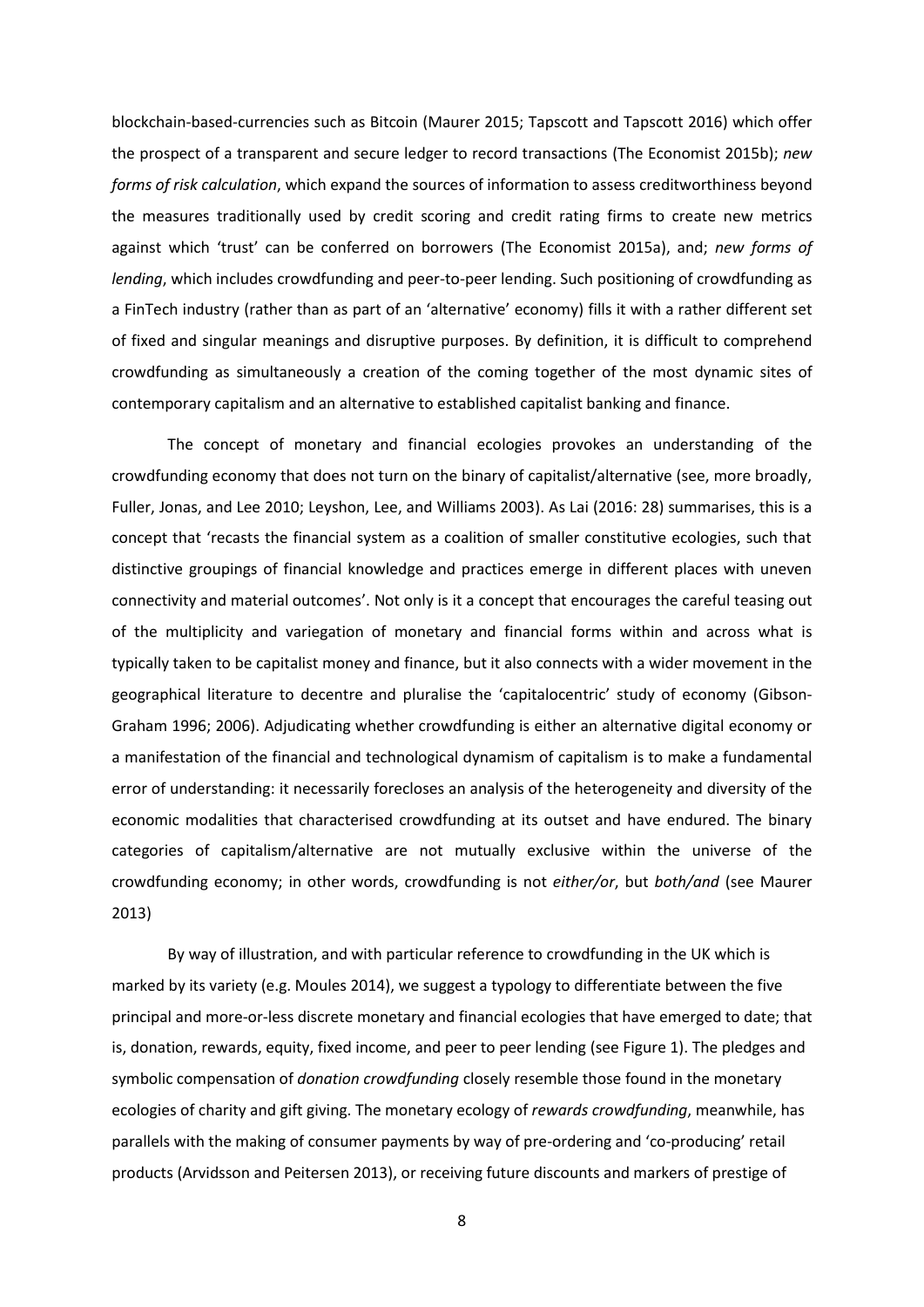some kind. These two crowdfunding ecologies are composed, then, of monetary transactions and exchanges that could be categorised, following Gibson-Graham (2006: 71), as 'non-market' and 'alternative market'. The volume of money that travels through them is significant, especially for the capitalisation of projects in the creative and artistic sectors. The most high profile crowdfunding platform operating across the donation and rewards ecologies in the US and UK is Kickstarter. Established in New York in 2009, by January 2016 Kickstarter had channelled more than £2 billion dollars towards almost 100,000 projects. This money was raised from over 10 million backers who between them made over 27.5 million pledges. $1$  Kickstarter has 15 categories of project, with the share of pledges and successfully funded projects illustrated in Figures 2 and 3.

|  | Figure 1: Principal Monetary and Financial Ecologies of Crowdfunding in the UK |  |
|--|--------------------------------------------------------------------------------|--|
|--|--------------------------------------------------------------------------------|--|

| <b>Ecology</b>                        | <b>Funding Recipients</b>                                                       | <b>Financial</b><br><b>Instruments</b> | <b>Exemplar Funding</b><br><b>Platforms</b>                              |
|---------------------------------------|---------------------------------------------------------------------------------|----------------------------------------|--------------------------------------------------------------------------|
| Donation                              | Individuals<br>Community projects<br>Registered charities<br>Social enterprises | None                                   | Buzzbnk; GoFundMe<br>Hubbub;<br>JustGiving                               |
| Rewards                               | Individuals<br>Community projects<br>Social enterprises                         | None                                   | Buzzbnk; Crowdpatch<br>IndieGoGo; Kickstarter;<br>PledgeMusic; Sellaband |
| Equity                                | Start-ups                                                                       | <b>Shares</b>                          | CrowdBnk; CrowdCube;<br>Seedrs                                           |
| Fixed-income                          | <b>SMEs</b><br>Social enterprises                                               | Debentures<br>Mini-bonds               | AbundanceGeneration;<br>CrowdCube;                                       |
| Peer-to-peer lending<br>(business and | <b>SMEs</b><br>Real estate                                                      | Loans (secured and<br>unsecured)       | Funding Circle; RateSetter;<br>LendInvest; Wellesley &                   |

 1 Kickstarter website, accessed 7th January 2016: https://www.kickstarter.com/help/stats?ref=about\_subnav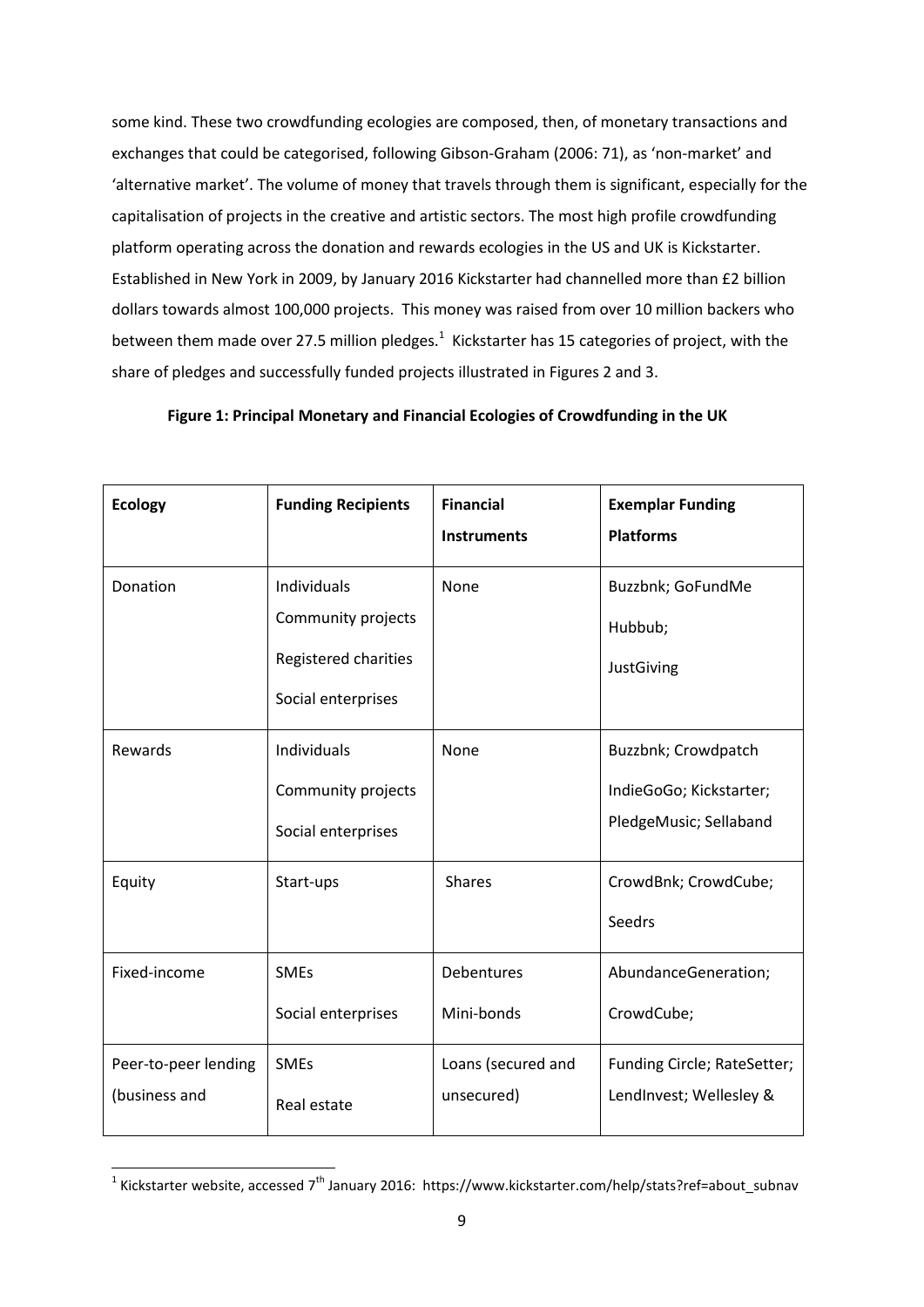| domestic) | Individuals | Co.; Zopa |
|-----------|-------------|-----------|
|           |             |           |

The crowdfunding economy in the UK also includes three ecologies where monetary and market exchange is explicitly financial in orientation. The world's first *equity* and *fixed-income crowdfunding* platforms, Crowdcube and Abundance Generation, both launched in 2011, have subsequently been joined by several competitors. Such platforms ensure that the crowdfunding economy includes investment ecologies which have strong parallels with those found in venture capital and capital markets. Finally, *peer-to-peer* (P2P) circuits extend unsecured loans to business and domestic borrowers. This lending has grown rapidly: in 2015 business P2P accounted for 47% and consumer P2P for 28% of total UK crowdfunding (Zhang, et al. 2016). In the ecology of *P2P business lending*, the aggregated and interest-bearing funds of creditors are allocated to the projects of relatively well-established SMEs. The most recent expansion in P2P business lending in the UK has been marked, moreover, by the proliferation of platforms and practices which make possible secured loans to residential and commercial real estate ventures (Langley 2016; Zhang et al. 2016), mirroring developments identified in the US by Bieri's (2015) 'crowdfunding the city' research. Meanwhile, in the ecology of *P2P domestic lending* those receiving loans from the crowd are anonymous and not project-based: would-be borrowers are not made known to lenders, but pooled and differentiated according to credit scores and/or the duration of their loan requests. In the US the P2P domestic lending ecology – dominated by two platforms, Prosper and Lending Club (founded in 2005-6) – has accounted for the greatest share of the expanded scale of flows in the crowdfunding economy [\(Aitken 2015\)](#page-24-11).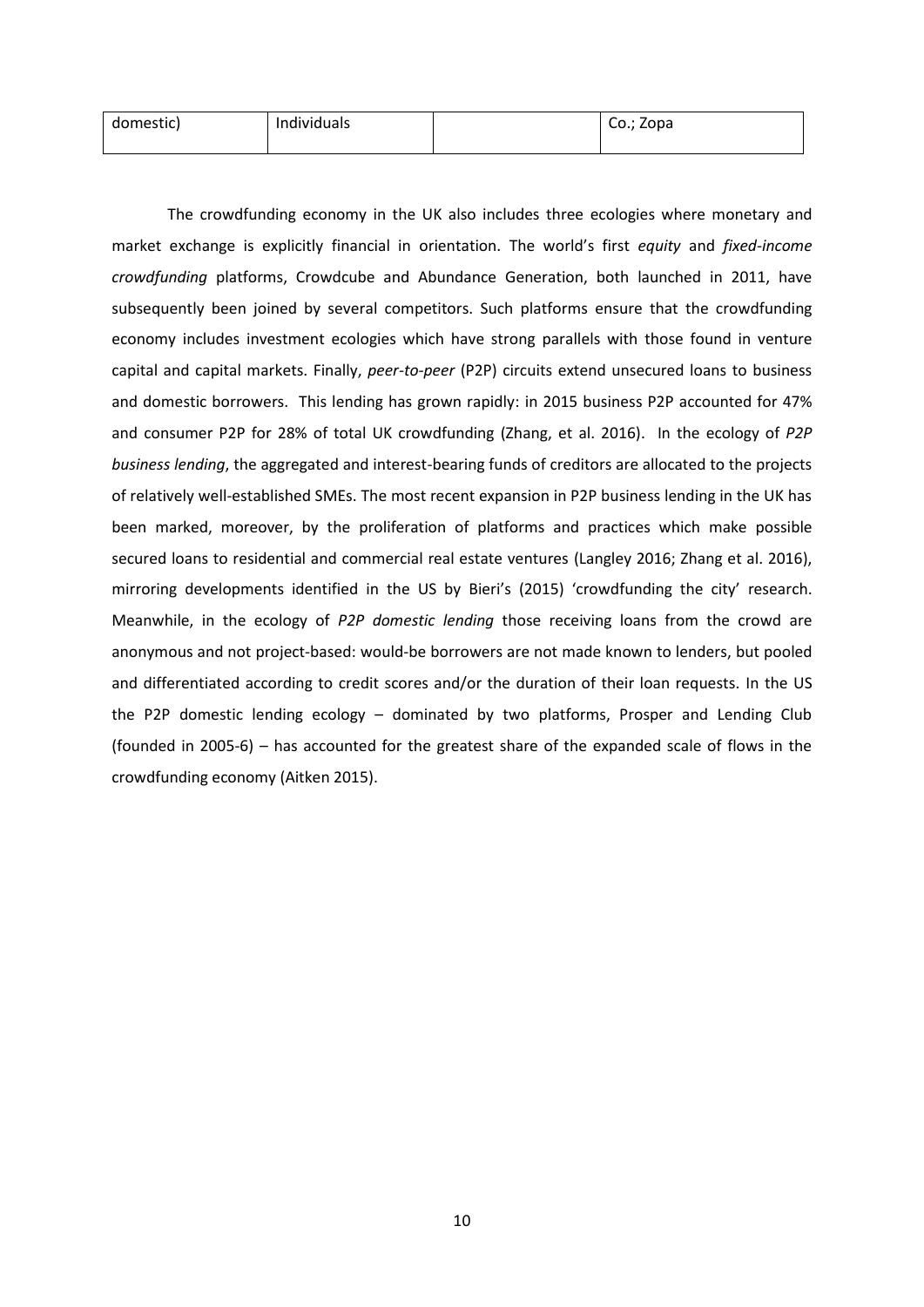

**Figure 2: Number of funding pledges, by project category, Kickstarter (source: Kickstarter, https://www.kickstarter.com/help/stats?ref=about\_subnav).**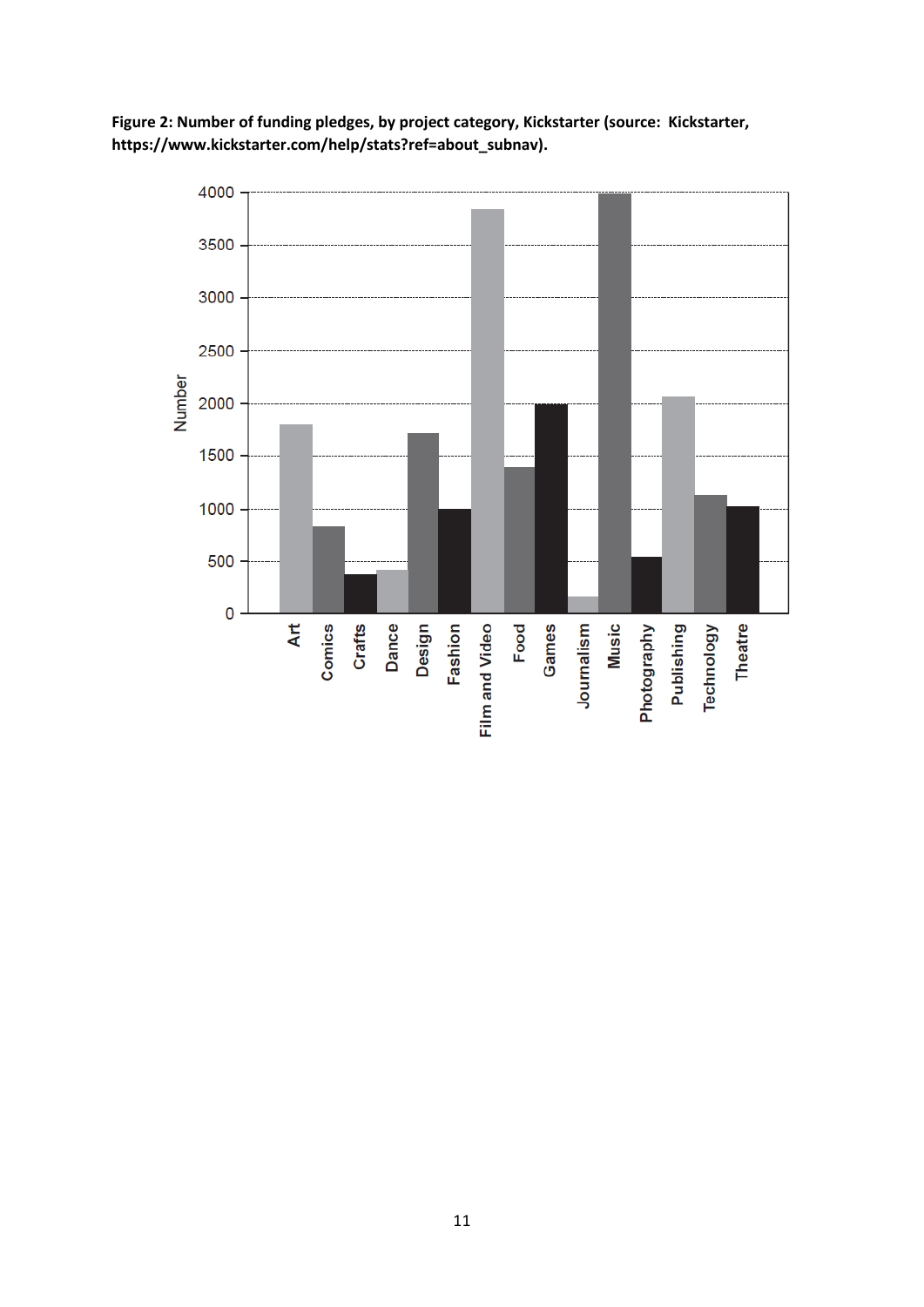



Our typology of the UK's crowdfunding economy is suggestive of a set of dynamic and diverse monetary and financial ecologies that require further investigation through empirical research. For example, crowdfunding ecologies may be bringing about new distributions of money, credit and debt over space, channelling funds to projects in places that might otherwise be excluded from mainstream finance. This might be particularly the case with donation and rewards ecologies, as crowdfunding provides an opportunity for funding that is more akin to gifting than financial claim. There are parallels here to the exploration of geographies of foreign aid and development [\(Mawdsley 2012\)](#page-26-14), and it would seem especially apposite to consider the ways in which digital economies can mobilize and share resources and assets between geographically distributed and connected communities of interest. Indeed, rewards crowdfunding is routinely categorized as part of the so-called 'sharing economy' which is predicated on 'taking underutilized assets and making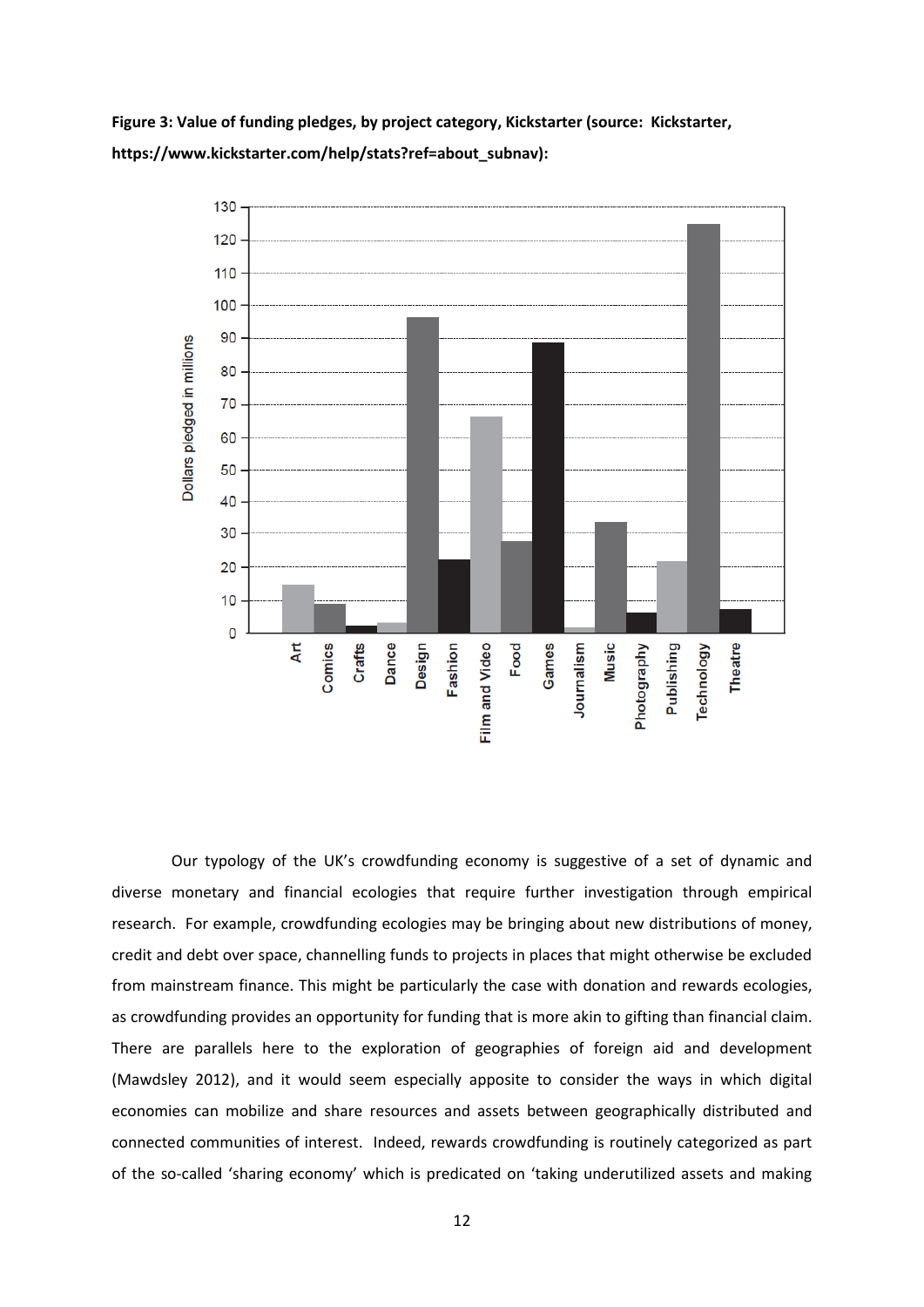them accessible online to a community, leading to a reduced need for the ownership of those assets' (Stephany 2015, 3). The sharing economy is not a gift economy, for the underlying motive in the former is to create value by mobilising (and earning fees from) the 'excess capacity' of accumulated and underutilised assets [\(Case 2015\)](#page-24-12). Moreover, the sharing economy may be seen as an attempt to colonize the social economy, and in so doing 'is a reflection of capitalism's need to find new profit opportunities in aspects of social life once shielded from the market' (Stephany 2015, 8). The best known examples of sharing economy business models utilise excess capacity in physical assets such as cars (for example, Uber) and property (for example, Airbnb), but crowdfunding platforms also perform this function as they 'get "slack to the pack", that slack being spare cash' (Stephany 2015, 102), with this otherwise idle money being put to potentially productive use by funding projects.

Meanwhile, and with reference to its rapidly expanding equity, fixed income and P2P lending ecologies, the expansion and proliferation of the crowdfunding is already the focus for economic geography research concerned with the marketization of this digital space economy [\(Langley 2016\)](#page-26-15). Here the growth of crowdfunding may largely serve to replicate established monetary and financial ecologies. As crowdfunding platforms seek to outcompete mainstream financial institutions on the basis of efficiency and effectiveness – derived from the absence of legacy costs from branch networks and lighter regulatory burdens – they attempt to capture extant flows of money and finance and take control of (i.e. re-concentrate and re-centralise) capital investment processes. Moreover, as platforms in the UK now target not only 'the crowd' but also attempt to attract funds in search of a return from institutional investors, there may an advantage for equity, fixed-income and P2P crowdfunding forms to be co-located in large financial centres. In the terms of a celebratory *Financial Times* article on the development of the crowdfunding economy, the diversity of the sector in the UK is translated into a key strength of London as a global centre (Moules 2014). We explore these propositions further in the next two sections of the paper which will critically evaluate the claims made for crowdfunding's capacity to disrupt and democratise extant arrangements for the allocation of capital.

#### 3. **Crowdfunding as 'disruption'?**

In the mid-to-late 1990s, Christiansen [\(1997\)](#page-24-13) coined the influential notion of 'disruptive innovation' to up-date Schumpeter's concept of 'creative destruction' for the digital age. It refers to any innovation occurring at 'the bottom' of a market that makes a product or service more widely accessible to consumers, and thereby challenges the offerings and business models of incumbent firms 'at the top'. According to Stephany (2015: 148), claiming an ability to 'disrupt' existing markets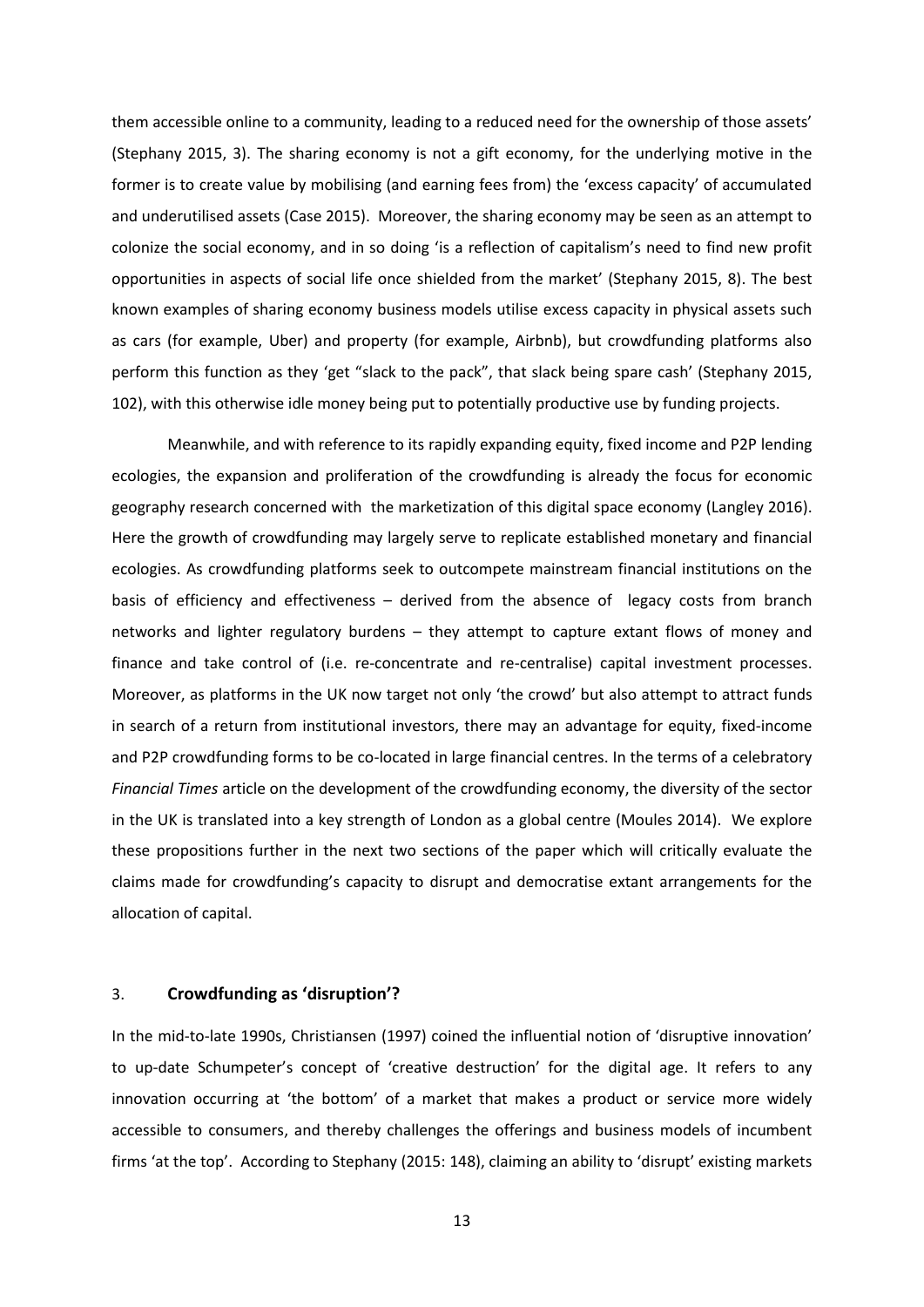for profit has become an almost obligatory part of the mission statement for new tech start-ups. While the ubiquity of claims to disruptive innovation often feeds scepticism (see, for example, King [and Baatartogtokh 2015\)](#page-25-11), the exception seems to be to crowdfunding and the broader FinTech sector. For example, Pignal [\(2015\)](#page-27-10) has argued that 'there is no doubt that "disruption" has at least reached finance, an industry so regulated and politically connected that it once seemed above the threat of new entrants'. The evidence cited for this disruption is that 50 global FinTech companies were transacting business worth over \$1 billion at the end of 2015, and that a select few can reasonably expect that they would shortly be 'doing business in the tens of billions of dollars – at least if their exponential growth rates hold'.

Banking losses and post-crisis regulatory compliance costs have displaced innovation from the traditional domains of the financial sector. New forms of so-called 'smart money' and 'social finance' have taken hold that, for their proponents at least, demonstrate the disruptive power of financial market innovation which can solve a host of socio-economic and environmental problems [\(Palmer 2015;](#page-27-11) [Nicholls, Moore, and Westley 2012\)](#page-27-12). Post-crisis innovation and experimentation across the crowdfunding economy, encouraged by judicious policy nudges, may be an example of monetary and financial disruption which is less voracious and less wedded to the worst excesses of financialized capitalism. Indeed, both the UK and US governments have enacted policies that seek to exploit crowdfunding's disruptive potential to open new funding for entrepreneurialism. Through the British Business Bank, the Department of Business, Innovation and Skills has funded loans to SMEs through crowdfunding platforms.<sup>2</sup> HM Treasury [\(2014\)](#page-25-12) made it possible for funds channelled into crowdfunding to be included, for tax purposes, under the new regime for Individual Savings Accounts. Meanwhile, the Financial Conduct Authority [\(2013,](#page-25-13) [2014\)](#page-25-14) implemented new regulations to provide consumer protections for those contributing funds via crowdfunding platforms. In the US, provisions within the 2012 Jumpstart Our Business Start-ups Act made it permissible for equity crowdfunding to provide an alternative source of venture capital to new businesses [\(Mollick 2014\)](#page-26-16).

However, any assessment of these disruptive forces should give careful consideration not only to the diversity of the crowdfunding economy's monetary and financial ecologies, but to the intermediation and credit-debt relations which are constitutive of those ecologies. As Lai (2016) has suggested, the critical analytical purchase afforded by the concept of ecologies – especially as it might elucidate the constitutive relational entanglements that make possible monetary and financial arrangements – can be significantly strengthened by paying greater attention to intermediation as a particular and distinctive form of market institutional agency. In this respect we note that the

**.** 

<sup>&</sup>lt;sup>2</sup> Press release. http://british-business-bank.co.uk/new-40m-investment-british-business-bank-support-450mlending-smaller-businesses/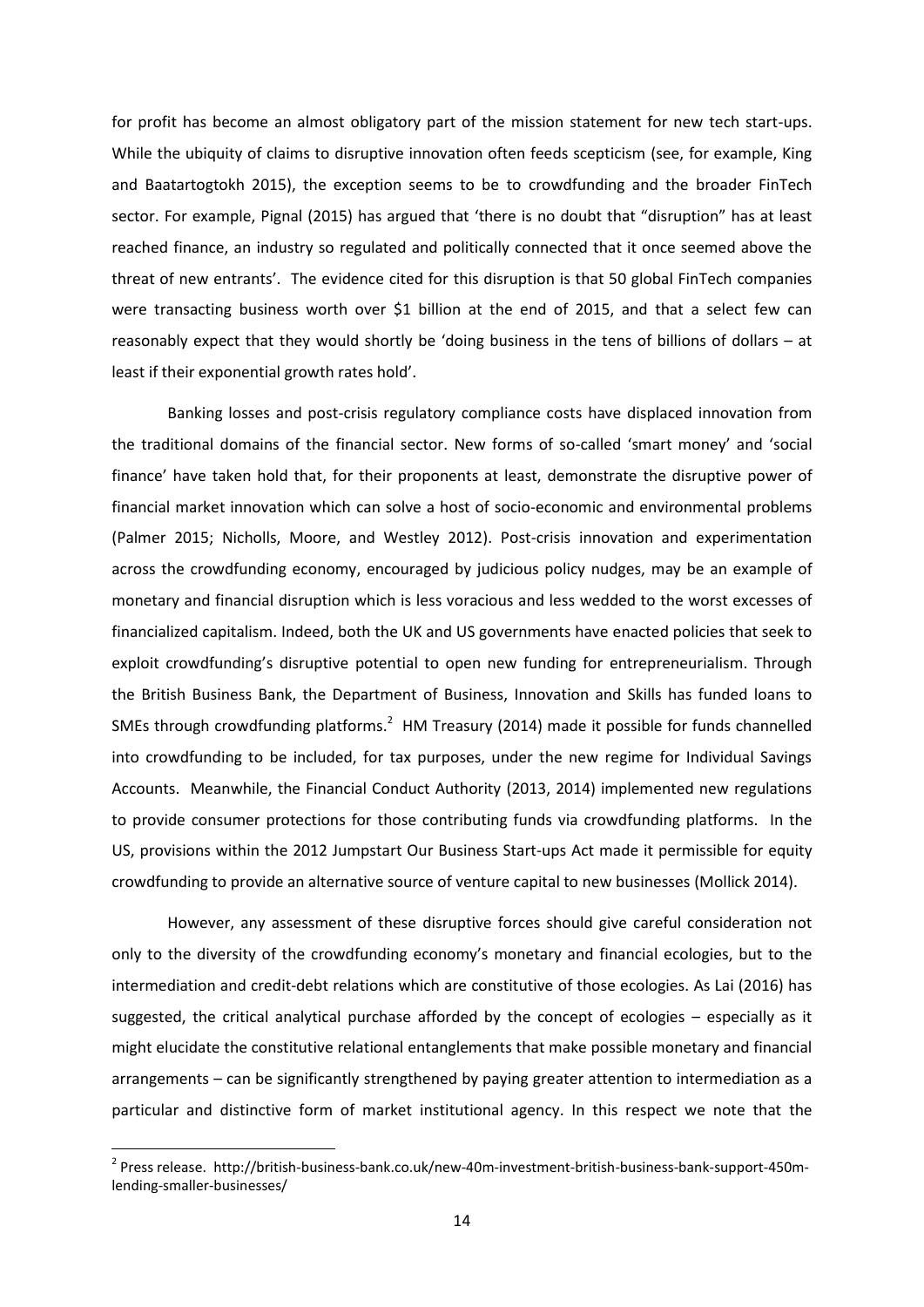concept of 'intermediation' is being utilised more widely to understand the demise and rise of institutions during a period of post-crisis structural change in global finance. If we foreground the intermediation of the monetary and financial ecologies of crowdfunding, moreover, attention is drawn to the techniques and practices of platforms as sites of intermediation across all five of the principal ecologies outlined above [\(Langley and Leyshon 2016;](#page-26-17) [Srnicek 2016\)](#page-27-13). This diminishes the claim that the apparently two-sided and 'disintermediated' exchanges of crowdfunding are genuinely different to, and disruptive of, the traditional practices of banking which intermediate between savers and borrowers. Crowdfunding may be described as 'zero-sum lending': unlike fractional banking, it does not create private money or leverage debt in order to generate income. Profitable intermediation by crowdfunding platforms necessarily turns on earning fee-income in return for aggregating and distributing funds, and fees have also become increasingly important to banking profits in recent decades [\(Erturk and Solari 2007\)](#page-25-6).

The concept of intermediation therefore requires reworking to more fully elucidate the institutional dynamics of crowdfunding. In broad terms, it is more accurate to consider the monetary and financial ecologies of crowdfunding as entailing re-intermediation rather disintermediation [\(French and Leyshon 2004\)](#page-25-15). The re-intermediary business models of leading UK platforms are variously rooted in digital retailing and venture capital spin-offs from mainstream finance. New business relationships are also being generated between crowdfunding platforms, on the one hand, and banks or investment funds, on the other [\(Alloway and Jenkins 2015;](#page-24-9) [Evans 2015\)](#page-25-16). This is leading to hybridised forms of re-intermediation that dissipate the purported disruption heralded by the rise of the crowdfunding economy. In the US, for example, the leading P2P domestic lenders began by aggregating and directing the savings of the crowd, but now increasingly channel capital provided by institutional investors into loans that, for the most part, are used by individuals and households for the purposes of refinancing existing debts at lower rates of interest. At Prosper, 80 percent of loans that they intermediated in March 2014 were funded by hedge funds, pension funds, sovereign wealth funds and foreign banks (Chase 2015: 115-16). In short, as an apparently disruptive force that unsettles extant monetary and financial arrangements, crowdfunding actually bears the very strong imprint of established intermediary business models and practices.

Subjecting crowdfunding's disruptive capacities to critical scrutiny is also greatly assisted, we would argue, by foregrounding the credit-debt relations of monetary and financial ecologies. Contemporary social theories of money continue to move away from a classical emphasis on how monetary calculations squeeze-out social values [\(Gilbert 2005;](#page-25-17) [Zelizer 2011\)](#page-27-14). They stress that monetary exchange is actually a credit-debt relation that produces claims and obligations which extend into society and well beyond the transaction itself, and that the circulation of monetary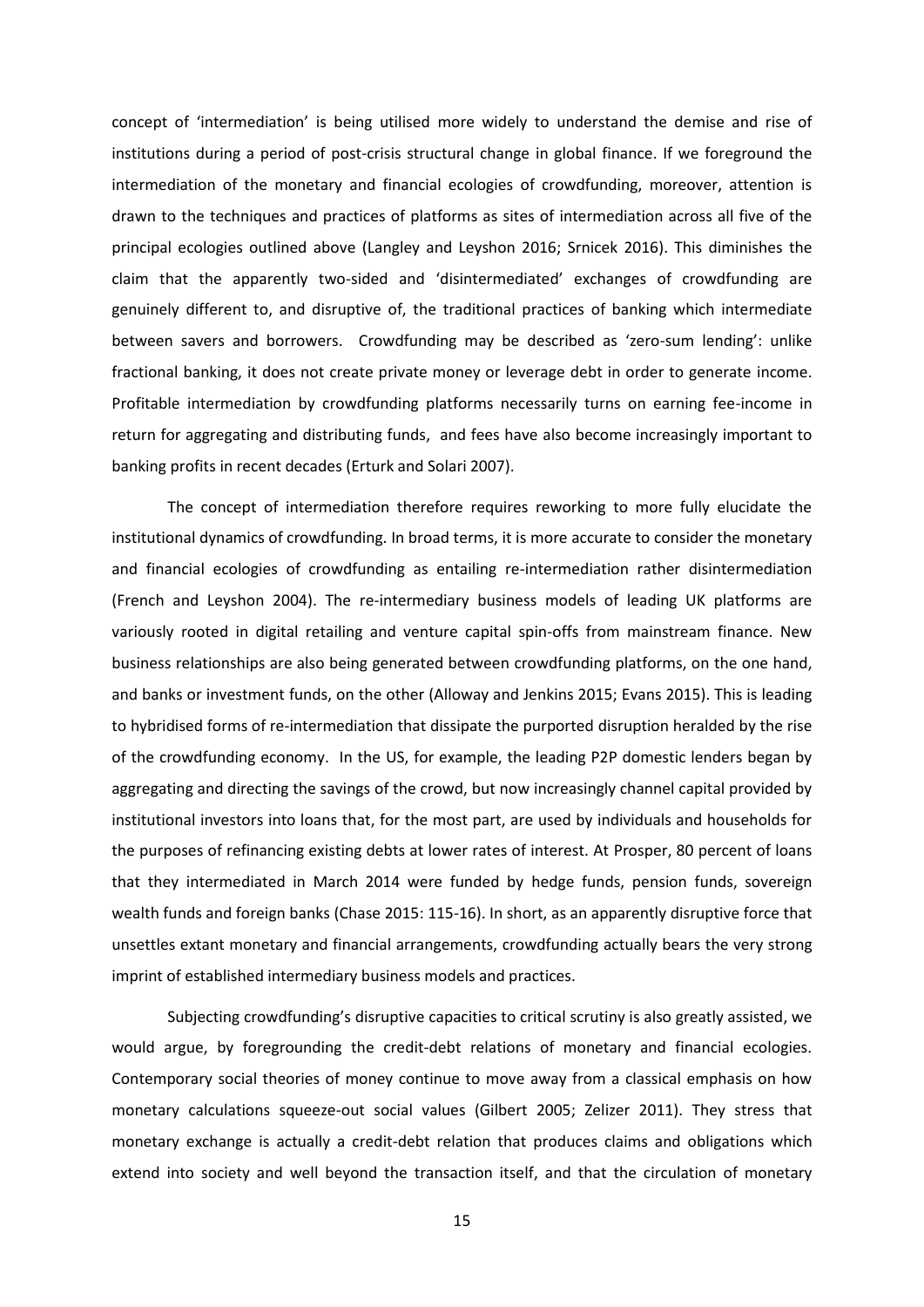claims and obligations are freighted with communicative socio-economic motivations and meanings [\(Dodd 2014;](#page-25-18) [Ingham 2004;](#page-25-19) [Konings 2015\)](#page-25-20). We are reminded, then, that while all crowdfunding creates monetary claims and obligations through digital payments infrastructures (in particular, the PayPal and Amazon payments systems [\(see Simon 2011\)](#page-27-15)), the distinct values, enthusiasms and affects of 'the crowd' that circulate and are communicated in each of the five crowdfunding ecologies are equally important. Appraisals of the role and potential of crowdfunding in the music industry [\(Leyshon et al. 2016;](#page-26-10) [Leyshon 2014\)](#page-26-18), as well as work in the digital humanities [\(Bennett,](#page-24-14)  [Chin, and Jones 2015\)](#page-24-14), indicates that gifting money in donation and rewards crowdfunding is infused with fandom for creative artists of various kinds. Yet, a broad spectrum of 'orders of worth' [\(Boltanski and Thévenot 2006\)](#page-24-15) are likely to be present across diverse crowdfunding ecologies. Thus fandom and affect are likely to be key drivers in donation and rewards crowdfunding, but within the three financial ecologies the behavioural sentiments that animate monetary circulations may be more instrumental and closely resemble those in mainstream financial markets (Financial Conduct Authority 2013). Here the monetary ecology of crowdfunding may be less a disruption to traditional banking and finance than a supplement which, at present, mobilizes the passions of investors because it offers relatively high returns due to a confluence of the efficiencies of digital business models and post-crisis low interest rates.

For the entrepreneurial subjects who successfully secure capital from the crowd, moreover, the disruption to extant debt dynamics promised by crowdfunding may also prove to be somewhat hollow. The credit-debt relations produced across the monetary and financial ecologies of crowdfunding are certainly multiple: as anthropological research tends to stress, more broadly, the contingent dyadic unity of credit-debt can lead to relational forms which can enable the building of community solidarities [\(Graeber 2011;](#page-25-21) Peebles 2010; [cf. Lazzarato 2012\)](#page-27-16). And, in donation and rewards crowdfunding, the obligations take a non-monetary form that contrasts with the repayment requirements of a bank loan. This may appear to be advantageous to debtors. Yet, in donation and rewards crowdfunding non-monetary obligations can weigh heavily on those seeking to keep their promises to the crowd in ways that echo the reciprocal requirements of gift exchange. Similarly, the credit-debt relations of the three financial ecologies of crowdfunding differ from those of mainstream capital markets in a crucial respect: there are limited secondary markets in crowdfunding, such that creditors cannot easily liquidate their relations with debtors. Each of the three financial forms of crowdfunding also display varying levels of connectivity, patience and tolerance between funders and fundraisers, but whether these distinctive features of crowdfunding's debt dynamics are disruptive of the prevailing allocation of capital in support of entrepreneurship is open to question, issues which we attend to in detail in the next section.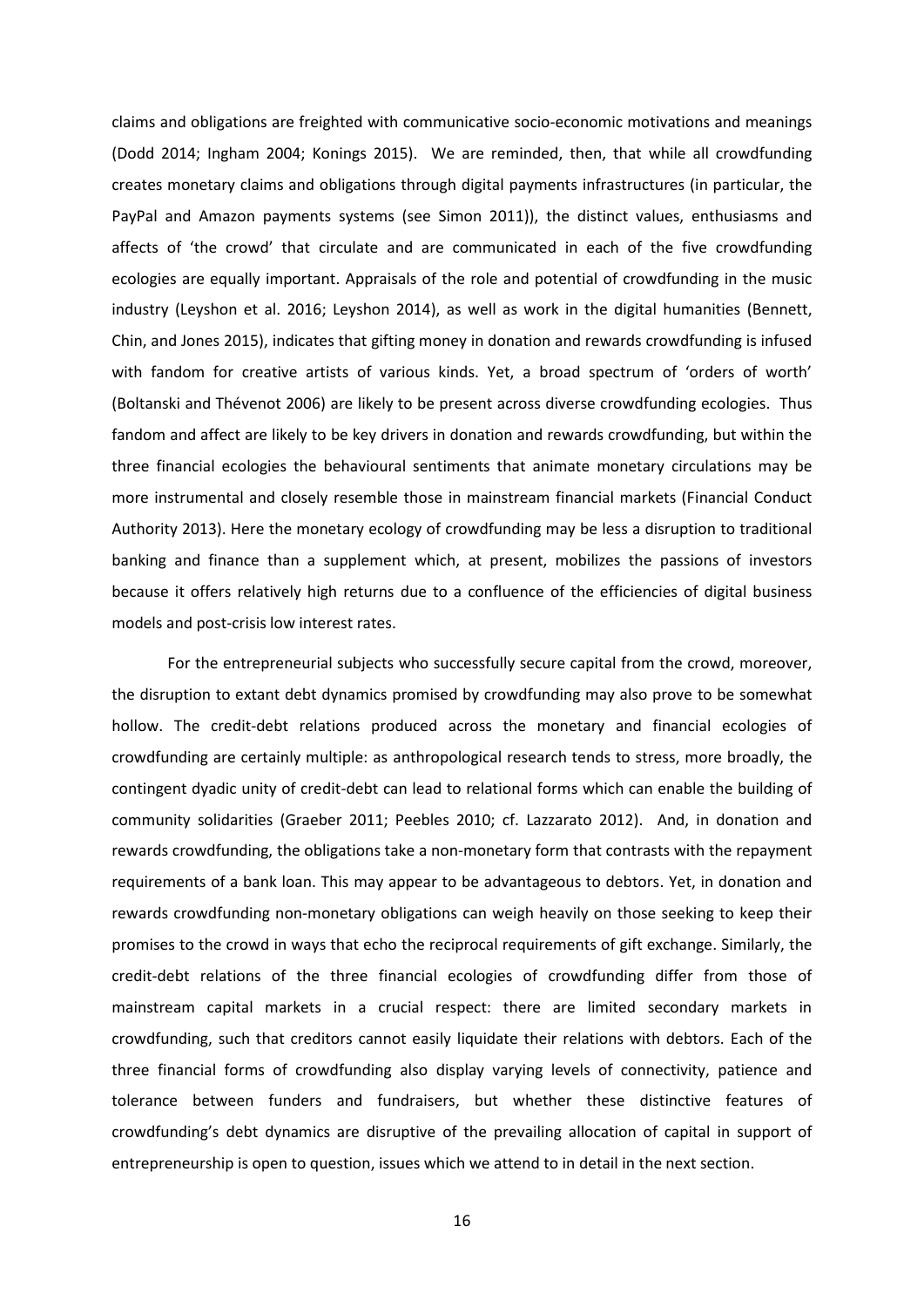#### **4. Crowdfunding as 'democratisation'?**

Claims that crowdfunding 'democratises' the allocation of capital to entrepreneurs [\(Nesta](#page-27-1)  [2012\)](#page-27-1) are worthy of critical attention, not least because of the powerful gatekeeping role played by banks and other investment intermediaries is widely acknowledged in critical accounts of entrepreneurship [\(Dannreuther and Perren 2013\)](#page-24-16). Claims that technology can bring about a broader process of social democratisation are longstanding, but have been particularly prevalent since the rise of the internet and the possibilities its ubiquity offers for bringing about a new form of citizenship (for example, [Barlow 1996;](#page-24-17) [Raymond 1999\)](#page-27-17). However, such broad political claims are generally considered to be unsustainable and contradictory [\(Morrison 2009;](#page-26-19) [Best and Wade 2009\)](#page-24-18), and they are beyond the scope of this paper. We focus here on more modest claims that technological democracy, through the related processes of 'disruption' discussed earlier, undermine incumbent gatekeepers to allow the entry of participants to various economic and social processes into which they would have previously been denied access. In the case of crowdfunding, the claim that we subject to critical scrutiny is that it democratises access to capital to fund projects.

Given how the concept of monetary and financial ecologies leads us to emphasize diversity within the crowdfunding economy, it is important to note that each of the five crowdfunding ecologies tends to capitalise different kinds of entrepreneurial projects. Crowdfunding may not enable a more egalitarian distribution of investment capital *per se*, but the diversity of the multiple monetary and financial ecologies that are held together in the crowdfunding economy may nonetheless create new opportunities and possibilities. For example, monetary pledges by friends, family and enthusiasts in donation and rewards crowdfunding have become a well-established source of capital for the 'cultural entrepreneurship' of musicians, filmmakers, authors, and artists [\(Harris 2013;](#page-25-22) [Nesta 2014\)](#page-27-18). The 'social entrepreneurship' of community and charitable projects also receives funding within these ecologies. The three financial ecologies, in contrast, typically fund the commercial projects of start-ups, SMEs or real estate investors. Certain commercial projects may blur these distinctions and contain elements of cultural and/or social entrepreneurship [\(Buckingham, Pinch, and Sunley 2012\)](#page-24-19), but they are predicated on providing a return-on-investment.

Because of the emphasis that it places on the socio-spatial outcomes of monetary and financial arrangements, the concept of monetary and financial ecologies encourages further critical reflection on the purported democratising qualities of crowdfunding. As Leyshon et al. (2004: 626) argue, thinking in terms of ecologies (rather than networks and other similar concepts) provokes an explicit concern with 'effects' and 'consequences' of discrete relational arrangements of money and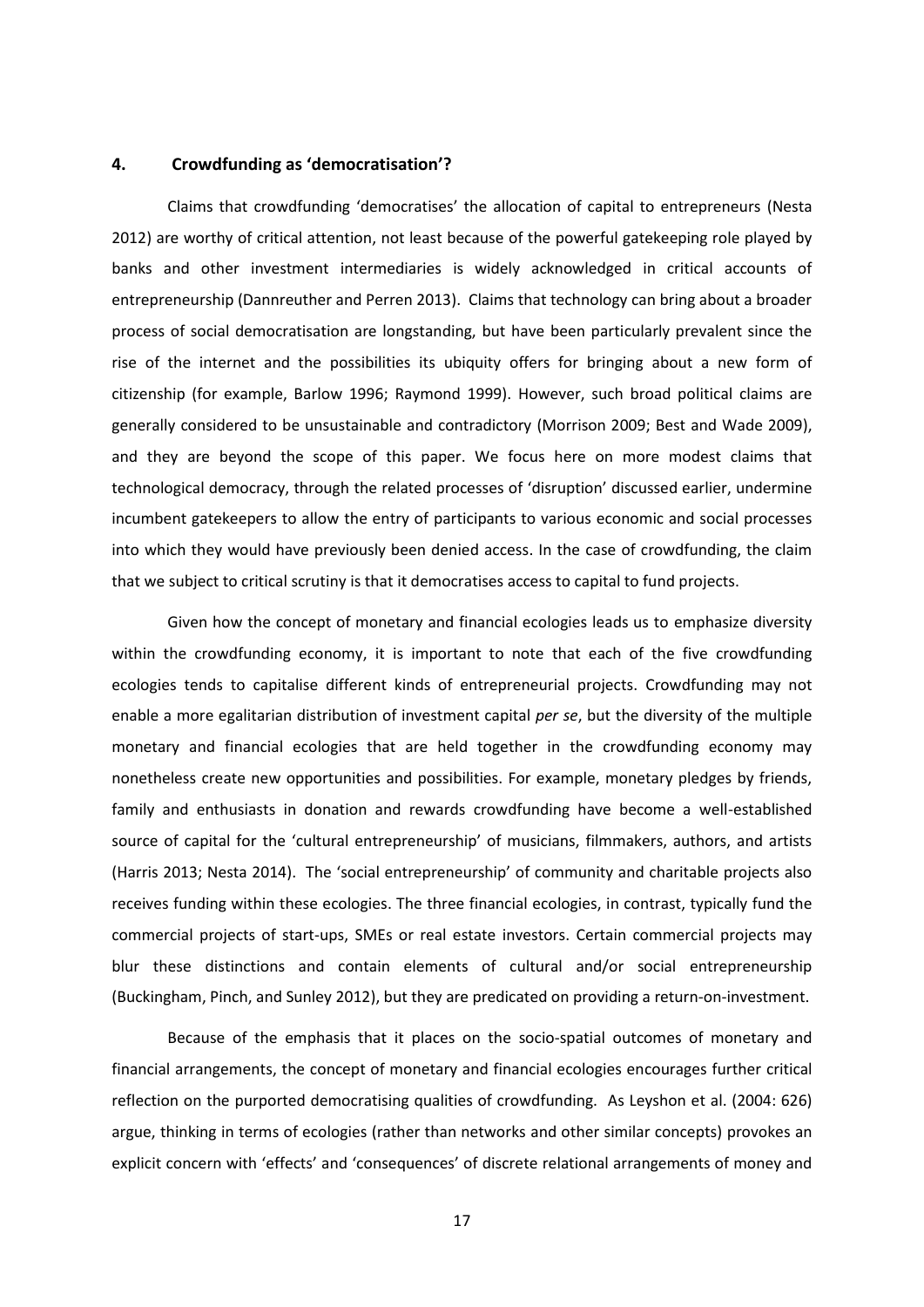finance, especially 'the spatial implications of the working through of relations through networks'. It follows that a crucial issue for future, geographical research into crowdfunding's democratising capacities is the extent to which it may challenge the uneven geographies of entrepreneurship, including its place-based agglomeration, by attracting new investment audiences that may be motivated by different concerns beyond a narrow focus on maximising financial return. This may create new possibilities that run counter to long-run processes that have generated uneven spatial development, opening up possibilities for a form of market-generated but non-exploitative 'greenlining' of investment that traditionally has been the preserve of dedicated institutions, such as community development banks and/or government agencies [\(Li et al. 2002;](#page-26-20) [Wyly, Atia, and Hammel](#page-27-19)  [2004\)](#page-27-19).

Through an analysis of the music-based rewards crowdfunding site, Sellaband, Agrawal et al. [\(2015\)](#page-24-20) argue that online platforms are able to successfully attract geographically distant investors to overcome the recognised bias towards colocation. They argue that the ability of artists to attract equity funding over space demonstrates 'that what appears to be a geographic distance effect is mostly a social effect'; in other words, while 'it is likely that colocation influences the likelihood of establishing social connections, it is pre-existing social relationships that serve as the mechanism through which geographic distance matters' (page 271). In this sense, as Agrawal et al. suggest, it may be that crowdfunding can challenge the received understanding of capitalising ventures where, despite widely available knowledge and techniques, being in the right place at the right time is significant in producing successful entrepreneurship. Crowdfunding has the potential to challenge established notions of the 'right place' by appealing over the heads of traditional audiences for investment, hailing new subjects that may be connected to ventures through digitally mediated ties of affect and enthusiasm. Indeed, it may be that the crowdfunding economy has the ability to bring together geographically distributed funders and fundraisers according to the logic of the internet's 'long tail'. Those with shared interests who are separated by physical distance may create online ecologies that centre on particular crowdfunding platforms and allied nodal points (that is, social media forums, chatrooms, hashtags, etc.). In that sense, crowdfunding dissolves distance and erodes the inequities of location in the way that, as Zook [\(2005\)](#page-28-0) shows, is the case for many internet-based businesses in the United States located in remote and less favoured regions. It also may also pose a challenge to established understandings of agglomeration, where localised information and knowledge spill-overs are regarded as key to entrepreneurship [\(Henry and Dawley](#page-25-23)  [2011;](#page-25-23) [Martin and Sunley 2003\)](#page-26-21). Regional and urban 'clusters' of related industries and institutions have been shown to operate more efficiently, and to exhibit entrepreneurialism due to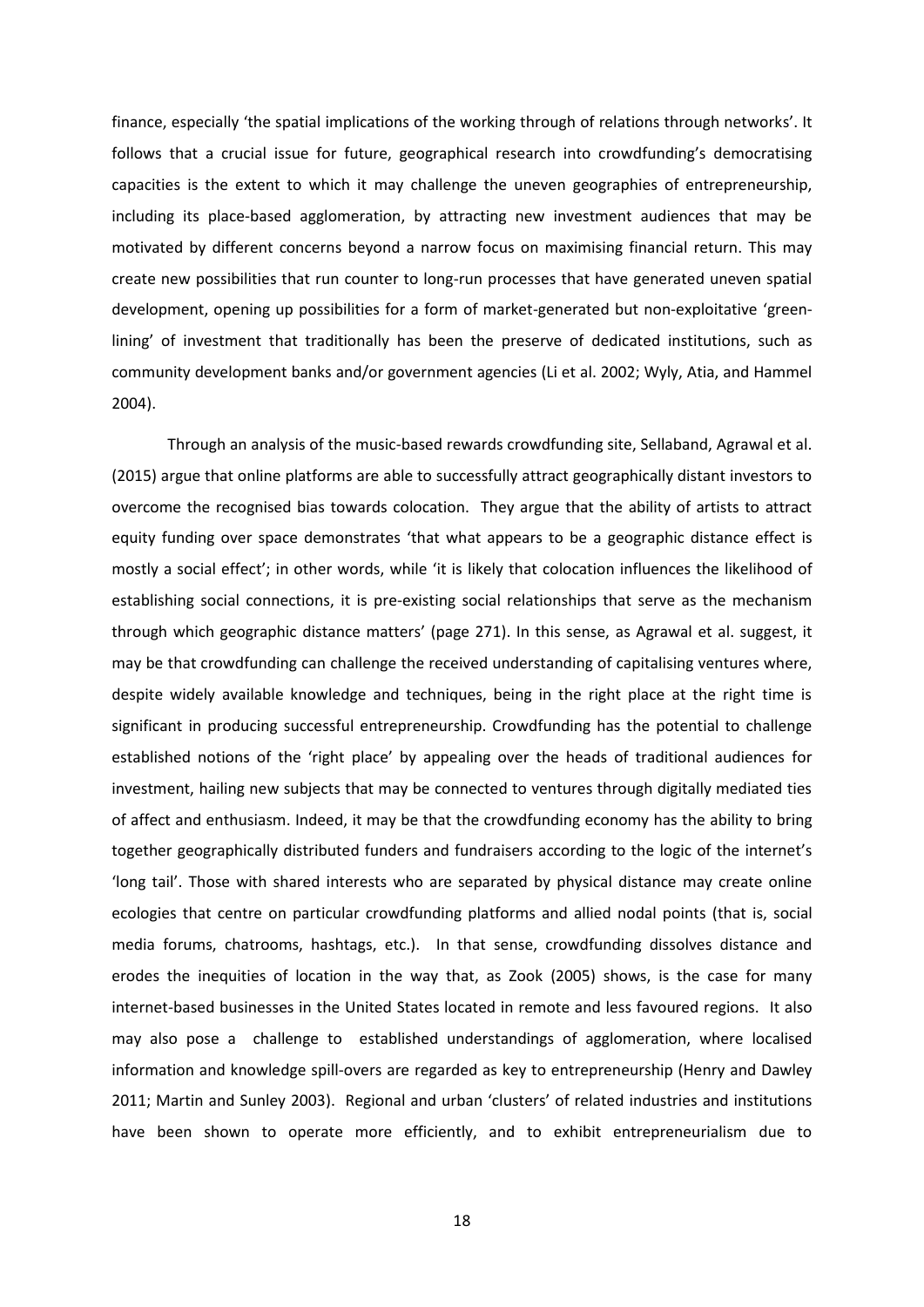concentrations of technologies, infrastructures, pools of knowledge and other inputs that include appropriate and adequate sources of capital.

Nonetheless, it remains the case that any claims that crowdfunding broadens and more equitably distributes opportunities to access to capital for entrepreneurship should be treated with considerable caution. It needs to be recognised, for instance, that whether an entrepreneurial project receives funding from the crowd is highly contingent from the outset, and that contingencies vary across the different crowdfunding ecologies. This is because the initial eliciting of funding is itself a highly competitive process. It is by differentiating between projects, and thereby deciding which is worthy of capitalising and which is not, that the collective intelligence and 'wisdom of the crowds' [\(Surowiecki 2004\)](#page-27-20) is said to be brought to bear [\(cf. Borch 2012\)](#page-24-21). For example, roughly half of all crowdfunding campaigns in the UK fail to raise sufficient funding to allow projects to proceed [\(Nesta 2013b\)](#page-27-0). Successful campaigns have also been shown to require the mobilization of social and cultural capital in ways that have equity and exclusionary effects [\(Davidson and Poor 2014\)](#page-25-24). Such effects are especially apparent in crowdfunding's financial ecologies. For example, more women than men raise funds in donation and rewards ecologies in the UK, but women are in the minority amongst those raising funds in P2P business lending (24%) and in equity crowdfunding (22%) [\(Baeck,](#page-24-1)  [Collins, and Zhang 2014, 15\)](#page-24-1). Those contributing funds to donations and rewards ecologies, meanwhile, tend to be drawn relatively broadly from across the income and age spectrum. In contrast, high-net worth individuals usually provide funds in equity crowdfunding, and it is men aged 55 and over, with incomes in excess of £50,000, who are the typical funders of P2P business and domestic loans (pp 15-17). Similar patterns have been revealed in the US, where female funders are overwhelmingly motivated by the desire to help someone in need, which was a reason for giving to crowdfunding platforms in 75% of women surveyed, compared to 58% of men [\(Smith 2016\)](#page-27-21). Meanwhile, men are more motivated to give to support new products or innovations (42%) than are women (27%) (*ibid*.).

Competition for capital is also enshrined through various intermediary practices of crowdfunding platforms, not least the 'all-or-nothing model'. This requires that projects seeking funding set a target to be achieved within a short-term timescale, typically 1-3 months. Indeed, many platforms encourage the shortest possible campaign. If a project fails to reach its target by the deadline would-be funders have their investment returned. The model's logic is that short deadlines provide a 'proof of concept', and an indication of future demand, without which a project is less likely to deliver on its objectives. Additional barriers to entry are erected by platform intermediation. In the financial ecologies of crowdfunding, platforms screen projects prior to listing, drawing on external credit checks and evaluations of the business cases made for working capital or expansion.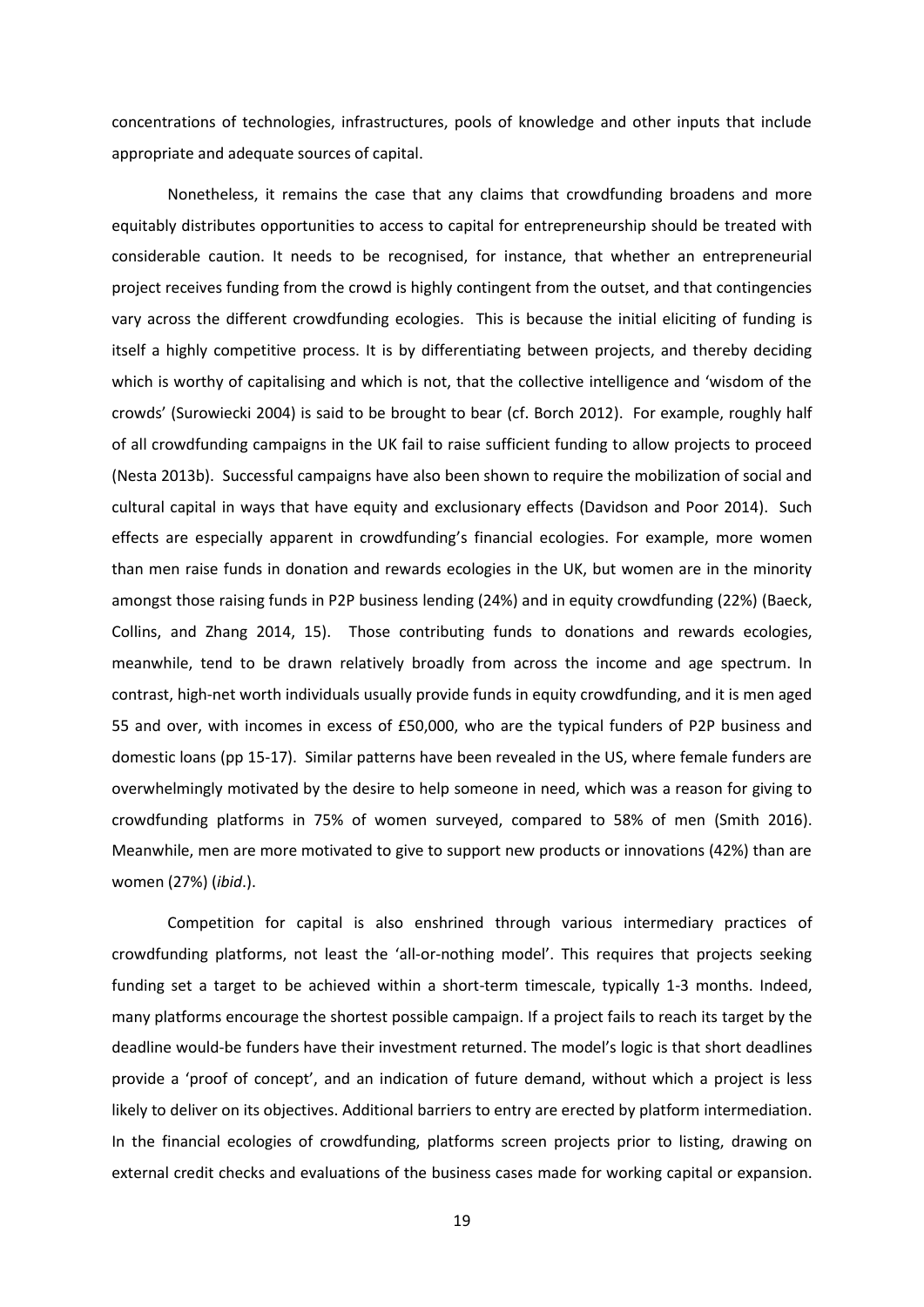Investors are also encouraged to undertake their own due diligence when selecting between projects (Langley 2016).

Moreover, the ability of crowdfunding to democratise capital allocation across space overcoming geographical barriers that discriminate against entrepreneurs based in remote locations [\(Zook 2004\)](#page-28-1) – should be qualified because crowdfunding ecologies would actually seem to depend on the intersections of digital networks and place-based clusters. In the UK's crowdfunding economy, for example, both the location of platform intermediaries and landscape of credit-debt relations favour London and the South East. Many platforms in the UK crowdfunding sector are embedded in a place-based urban cluster centred on East London's so-called FinTech sector (McWilliams 2015). While these platforms can reach distributed investment audiences and entrepreneurial ventures, the geography of crowdfunding in the UK remains highly uneven. This is revealed by an analysis of the regional distribution of funders and fundraising across equity-based, rewards and peer-to-peer consumer lending platforms in the UK (Baeck et al. 2014). London and the South East are the most active regions in the UK crowdfunding economy overall: those providing funds or fundraising are most frequently located in these regions. Yet, this is a tendency which is especially pronounced in crowdfunding's financial ecologies. For example, 26% of those raising rewards crowdfunding are located in London, a figure that rises to 41% in the equity crowdfunding. Add the rest of the South East and the result is that over half (52%) of those raising funds for startup enterprises through equity crowdfunding are found in these two regions (*op. cit,.* 18-19). In P2P domestic lending, meanwhile, 25% of borrowers live in London and the South East, but 37% of funders are located in these two regions (*op. cit.*, p. 18). Assuming that borrowers continue to meet the repayment obligations, the aggregations and distributions of P2P domestic lending over time will lead to an inflow of revenue into London and the South East. Although these figures refer to funders and borrowers, and not the actual volume of funds, they suggest that London is likely to be a *net importer of capital to support projects*, be they equity-based or rewards crowdfunding. And, along with the rest of the South East, it is also likely to be *an exporter of capital to fund P2P consumer lending*. This net import and export of different forms of crowdfunded capital would likely work in London's favour, as money is imported to capitalise productive new projects and ventures, yet is exported to earn income from personal indebtedness within the rest of the UK.

#### **5. Conclusions**

This paper has offered an analysis of the emergent and rapidly growing economy of crowdfunding by drawing upon and developing the concept of 'ecologies' from the geographies of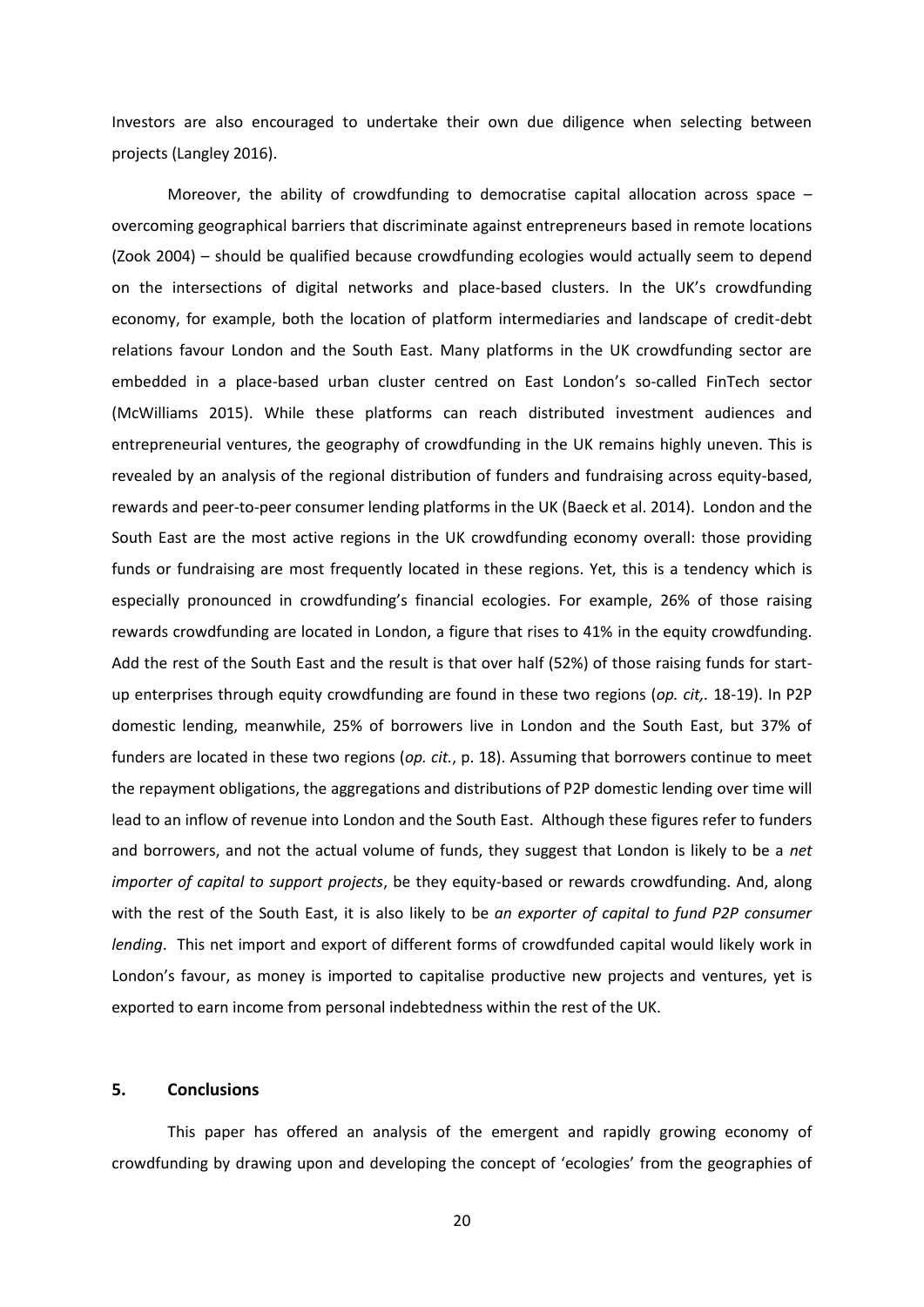money and finance literature. Specifically, we have made a series of conceptual and analytical manoeuvres that have clarified and deepened the notion of monetary and financial ecologies, on the one hand, while critically questioning the purported 'alternative', 'disruptive' and 'democratising' qualities of crowdfunding, on the other. The concept of ecologies directs analysis to diverse and proliferative monetary and financial forms. Accordingly, with particular reference to the UK, we have outlined the anatomy of the five main crowdfunding ecologies that have emerged to date, and highlighted how such diversity problematizes the tendency to frame the crowdfunding economy through the binary of capitalist/alternative. Connecting with research that highlights the dynamic ambivalences of monetary and financial forms, we suggested that crowdfunding is an 'alternative' space of money and finance only in the strict sense of the word's Latin root (*alternare*), 'implying oscillation, a movement back and forth between an "is" and an "as if" rather than a specification of an ontology' [\(Maurer 2013: 415\)](#page-26-22). The paper has also developed the concept of monetary and financial ecologies in two further respects: it has foregrounded the role of intermediary institutions and credit-debt relations in the comings together of monetary and financial ecologies; and, it has emphasized the uneven socio-spatial effects of monetary and financial ecologies. Each of these conceptual moves, respectively, informed our consideration of the claims made for crowdfunding's disruptive and democratising capacities and, to conclude, we want to reflect further and more broadly on these claims.

Firms that embark on strategies to disrupt markets have two targets in sight: incumbent firms that they wish to usurp through cheaper and more efficient means of production and/or service delivery, and the regulatory structures that help to configure and define existing markets and the behaviours within them. In sweeping away incumbents, therefore, disruptive firms also call for new more transparent systems of regulation. In the contemporary period, this is best illustrated in the blockchain ledger used by cryptocurrencies which is not only publically open for inspection, but highly resistant to tampering and fraud (Maurer 2015). When crowdfunding is measured against even this relatively narrow and largely economic definition of the objective of disruption – leaving aside the possibility that it may also contribute to a socially progressive democratisation of the allocation of capital – our analysis suggests that, at present, it comes up well short. In the donation and rewards ecologies of crowdfunding, intermediary platforms have tended not to sweep away incumbents, but fill a funding gap created by the concentration and centralisation of capital investment and exacerbated by the retrenchment of traditional funders of cultural activity, such as public funding bodies subject to the politics of austerity and increasingly parsimonious private sector companies. Across its financial ecologies, meanwhile, crowdfunding perhaps has greater potential to disrupt incumbent firms and regulations because, as noted earlier, it appears to offer efficiency and,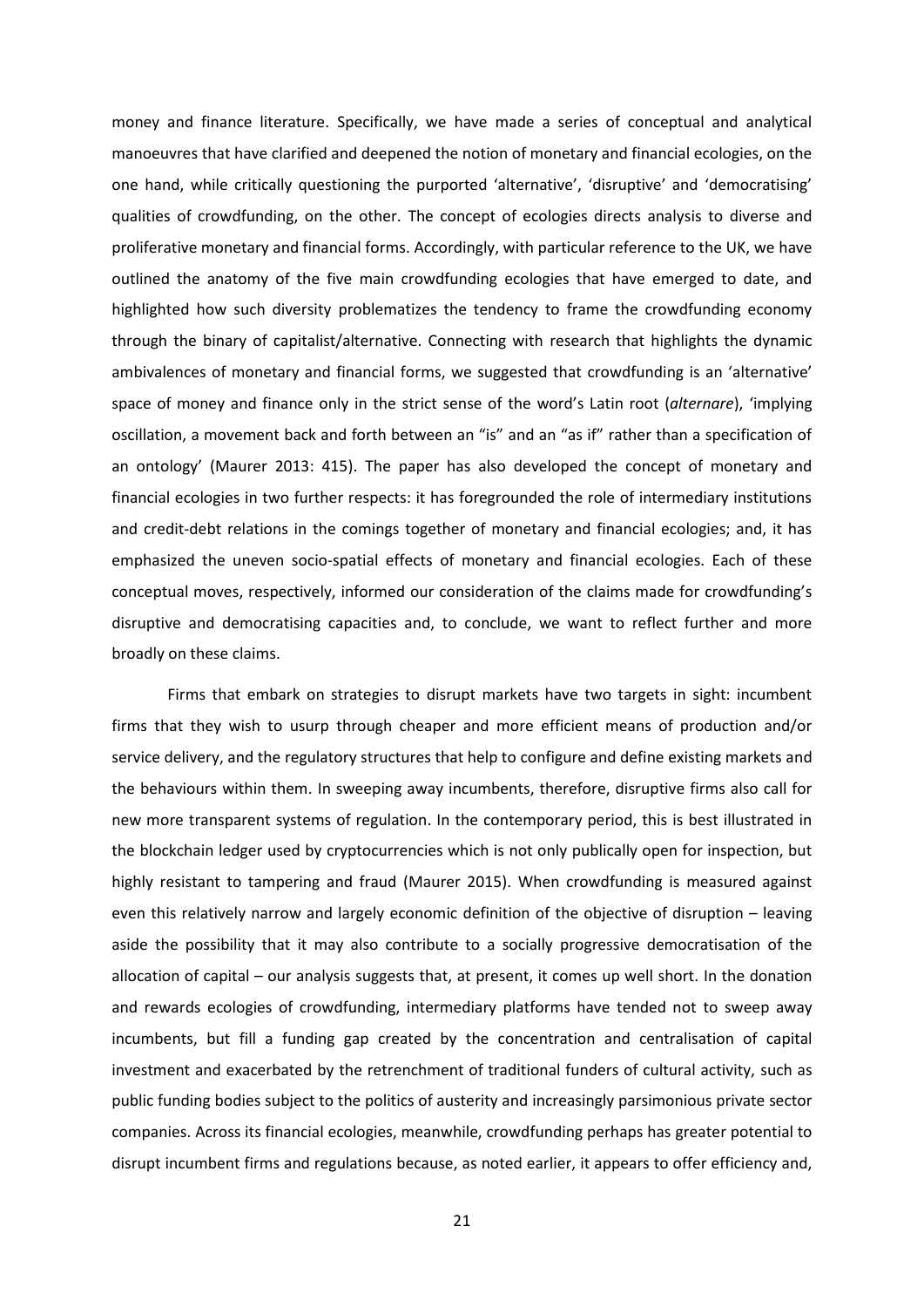to date at least, a lower rate of default. Moreover, the inability of investors to pass off their debt obligations in secondary markets may be the most socially progressive quality of the disruptive force of crowdfunding, especially given the importance of securitization and secondary and derivative markets in debt for enabling financialization in the past 30 years or so (Leyshon and Thrift, 2007). However, even here, the capacity of crowdfunding to be disruptive is based on an assumption that it carries forward the disintermediation of finance. But this overlooks both the re-intermediary strategies of crowdfunding platforms that we discussed above, and that many of the companies and ventures raising money through crowdfunding have done so because they have been rejected by traditional venture capital firms as they failed to meet their more exacting standards: crowdfunding investors are, according to Stephany (2015, 105), simply 'less fussy'.

Our analysis also underlines that crowdfunding's democratising credentials – opening up investment capital to a much wider constituency of entrepreneurship than hitherto – needs to be carefully qualified. In rewards and donation crowdfunding ecologies, access to capital for all manner of projects may well have been made available in a way that would not have been previously possible. It is also the case that while social and cultural entrepreneurs are not under pressure to meet monetary obligations and realise financial returns for their 'investors', they nonetheless run the risk of turning supporters and fans into opponents and anti-fans if they do not deliver on their promises, with potentially serious implications for livelihoods [\(Leyshon et al. 2016\)](#page-26-10). The capital made available through these particular crowdfunding ecologies also comes without the close engagement, guidance and mentoring that often accompanies venture capital funding. Moreover, while access to capital is certainly contingent and unequal in a range of ways, it is highly likely to be sharply impacted by the uneven geographies of digital and place-based clustering. Within crowdfunding's financial ecologies, meanwhile, the initial success of platforms as providers of capital for entrepreneurship would appear to be in the process of encouraging collaboration and eventually integration with mainstream finance, as established institutions use the strength of their balance sheets to absorb their emergent intermediary competitors. As the crowdfunding economy develops further we suspect that its financial ecologies could also prove to have cyclical temporal dimensions. A brief flowering of albeit uneven democratisation may be followed, for instance, by a return to processes of capital concentration and centralisation as incumbents absorb crowdfunding platforms and other FinTech start-ups. Equally, even if the financial ecologies of crowdfunding were to prove increasingly successful at carrying forward the democratisation of capital, then this may actually create problems (and possibly a crisis) at a later date. In Stephany's (2015, 105) terms, 'If vast quantities of fresh capital from individuals become available, too much money could chase too few worthy investment opportunities'. Similar concerns are shared by The Economist [\(2016b\)](#page-27-22) in a report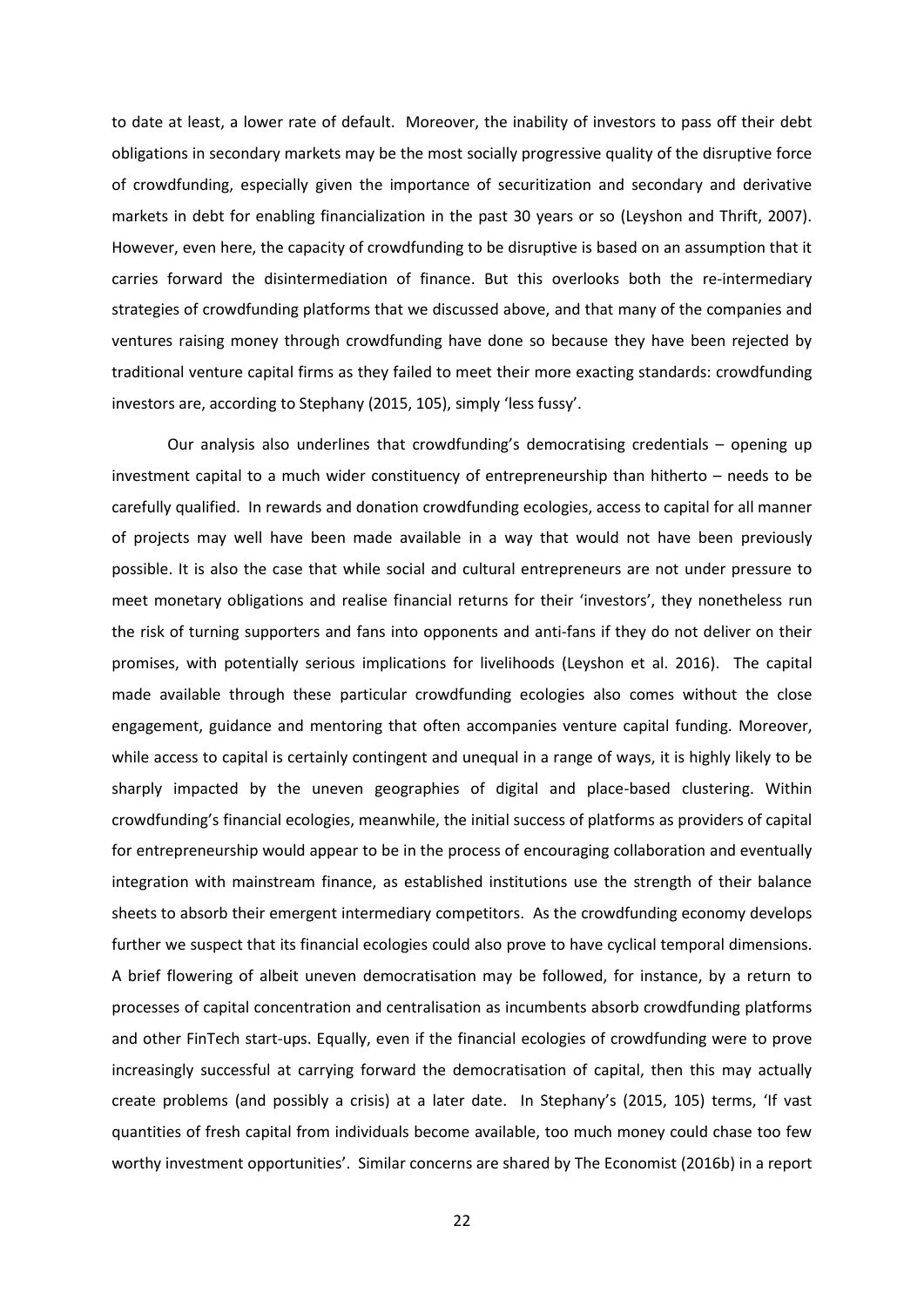on the rapid growth of P2P lending in China. While P2P lenders usefully offer new investment opportunities and direct funding to parts of the economy traditionally neglected by the state owned banks, the failure rate among P2P lenders is high. By 2015, a third of all such companies experienced operational difficulties, ranging from 'halted operations, disputes, frozen withdrawals or … bosses who have absconded' [\(The Economist 2016b\)](#page-27-22). As the Global Financial Crisis so starkly illustrated, the extension of credit-debt relations to borrowers previously deemed to constitute a high level of 'default risk' always confronts incalculable uncertainties. There is a danger, in short, that too much democratisation of capital could ultimately lead to a crisis and collapse of crowdfunding's financial ecologies.

#### **Acknowledgments**

Earlier versions of this paper were presented at The Insurance Institute of London (London, November 2014), the Association of American Geographers Annual Conference (Chicago, April 2015), Nesta (London, May 2015), and at the ESRC seminar 'Microenterprise, technology and big data: new forms of digital enterprise and work and ways to research them' (Southampton, October 2016). We are grateful to participants for helpful comments and suggestions, as we are too for the insightful comments of Sarah Hall and Kean Lim on an earlier draft of this paper.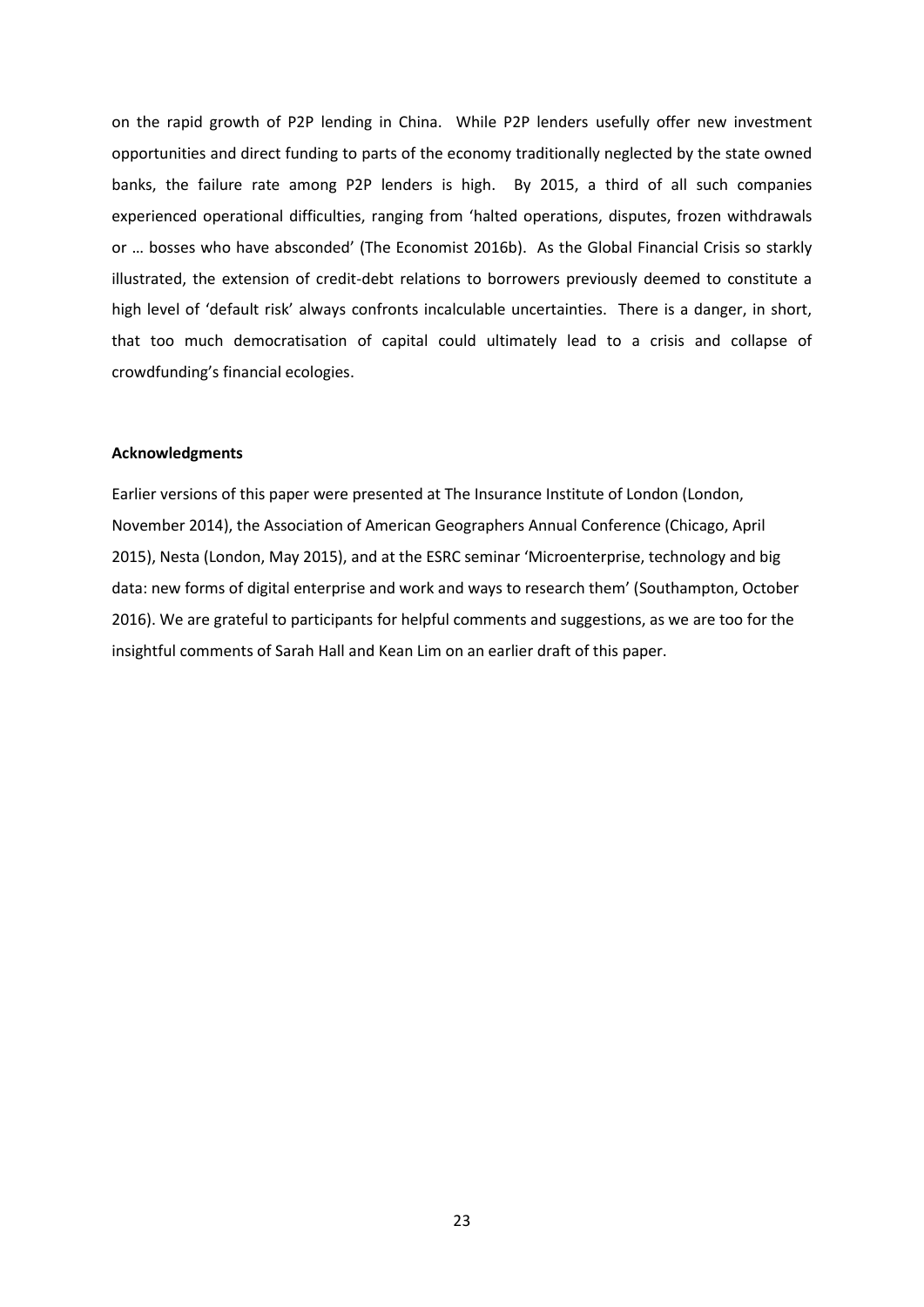#### **References**

- <span id="page-24-20"></span>Agrawal, A., C. Catalini, and A. Goldfarb. 2015. Crowdfunding: Geography, Social Networks, and the Timing of Investment Decisions. *Journal of Economics & Management Strategy* 24 (2):253- 274.
- <span id="page-24-11"></span>Aitken, R. 2015. *Fringe Finance: Crossing and Contesting the Borders of Global Capital*. London: Routledge.
- <span id="page-24-9"></span>Alloway, T., and P. Jenkins. 2015. Democratising finance: Big banks eye peer-to-peer lending push. *Financial Times*:28th January, [http://www.ft.com/cms/s/0/93837c4a-a6db-11e4-9c4d-](http://www.ft.com/cms/s/0/93837c4a-a6db-11e4-9c4d-00144feab7de.html#slide0)[00144feab7de.html#slide0.](http://www.ft.com/cms/s/0/93837c4a-a6db-11e4-9c4d-00144feab7de.html#slide0)
- <span id="page-24-0"></span>Anderson, C. 2006. *The Long Tail: why the future of business is selling less of more*. New York: Hyperion.
- <span id="page-24-10"></span>Arvidsson, A., and N. Peitersen. 2013. *The Ethical Economy: Rebuilding Value After the Crisis*. New York: Columbia University Press.
- <span id="page-24-1"></span>Baeck, P., L. Collins, and B. Zhang. 2014. Understanding Alternative Finance: The UK alternative finance report 2014. London: Nesta.
- <span id="page-24-17"></span>Barlow, J. P. *A Declaration of the Independence of Cyberspace.* 1996 [cited. Available from [http://homes.eff.org/~barlow/Declaration-Final.](http://homes.eff.org/~barlow/Declaration-Final)

html.

- <span id="page-24-5"></span>Beaverstock, J. V., S. Hall, and T. Wainwright. 2013. Servicing the Super-Rich: New Financial Elites and the Rise of the Private Wealth Management Retail Ecology. *Regional Studies* 47 (6):834- 849.
- <span id="page-24-2"></span>Belleflamme, P., T. Lambert, and A. Schwienbacher. 2014. Crowdfunding: Tapping the right crowd. *Journal of Business Venturing* 29 (5):585-609.
- <span id="page-24-6"></span>Benkler, Y. 2006. *The Wealth of Networks: How Social Production Transforms Markets and Freedom*. New Haven, CN: Yale University Press.
- <span id="page-24-14"></span>Bennett, L., B. Chin, and B. Jones. 2015. Crowdfunding: A New Media & Society special issue. *New Media & Society* 17 (2):141-148.
- <span id="page-24-18"></span>Best, M. L., and K. W. Wade. 2009. The Internet and Democracy: Global Catalyst or Democratic Dud? *Bulletin of Science, Technology & Society* 29 (4):255-271.
- <span id="page-24-3"></span>Bieri, D. S. 2015. Crowdfunding the city: the end of 'cataclysmic money'? *Environment and Planning A* 47 (12):2429-2435.
- <span id="page-24-15"></span>Boltanski, L., and L. Thévenot. 2006. *On Justification: Economies of Worth, Princeton*. Princeton, NJ: Princeton University Press.
- <span id="page-24-21"></span>Borch, C. 2012. *The Politics of Crowds: An Alternative History of Sociology*. Cambridge: Cambridge University Press.
- <span id="page-24-8"></span>Brinks, V., and O. Ibert. 2015. Mushrooming entrepreneurship: The dynamic geography of enthusiast-driven innovation. *Geoforum* 65:363-373.
- <span id="page-24-19"></span>Buckingham, H., S. Pinch, and P. Sunley. 2012. The enigmatic regional geography of social enterprise in the UK: a conceptual framework and synthesis of the evidence. *Area* 44 (1):83-91.
- <span id="page-24-12"></span>Case, R. 2015. *Peers Inc.: How People and Platforms are Inventing the Collaborative Economy and Reinventing Capitalism*. London: Headline Publishing Group.
- <span id="page-24-13"></span>Christensen, C. 1997. *The Innovator's Dilemma*. Boston MA: Harvard Business School Press.
- <span id="page-24-7"></span>Christi, S. 2016. *The FinTech Book: The Financial Technology Handbook for Investors, Entrepreneurs and Visionaries*. Chichester: John Wiley & Sons Ltd.
- <span id="page-24-4"></span>Coppock, S. 2013. The everyday geographies of financialisation: impacts, subjects and alternatives. *Cambridge Journal of Regions, Economy and Society* 6 (3):479-500.
- <span id="page-24-16"></span>Dannreuther, C., and L. Perren. 2013. *The Political Economy of the Small Firm*. London: Routledge.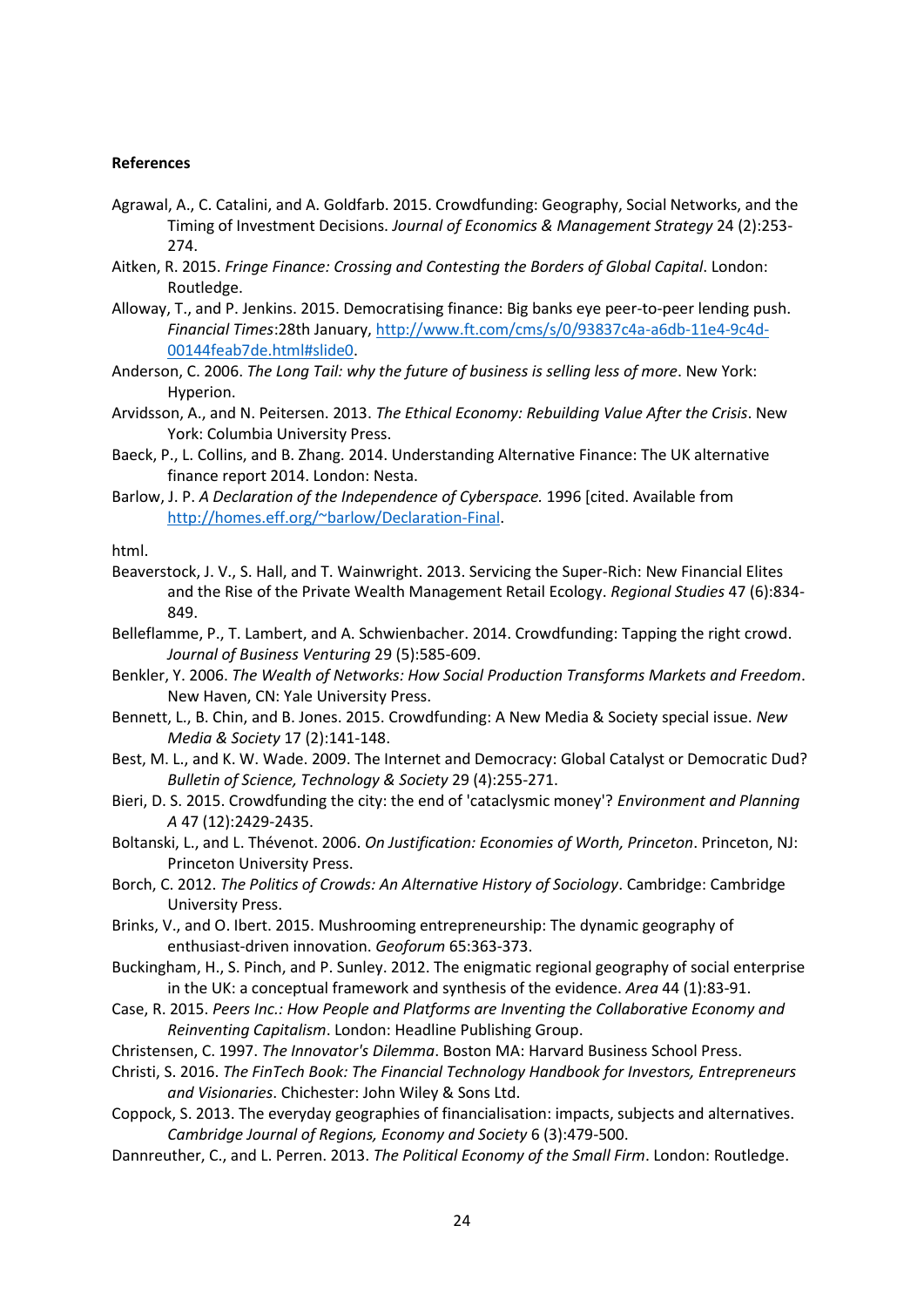- <span id="page-25-24"></span>Davidson, R., and N. Poor. 2014. The barriers facing artists' use of crowdfunding platforms: Personality, emotional labor, and going to the well one too many times. *New Media and Society*.
- <span id="page-25-18"></span>Dodd, N. 2014. *The Social Life of Money*. Princeton: Princeton University Press.
- <span id="page-25-0"></span>Dresner, S. ed. 2014. *Crowdfunding: A Guide to Raising Capital on the Internet*. Hoboken, NJ: John Wilye & Sons.
- <span id="page-25-6"></span>Erturk, I., and S. Solari. 2007. Banks as Continuous Reinvention. *New Political Economy* 12 (3):369- 388.
- <span id="page-25-5"></span>Espsoti, C. 2014. A statistical view of crowdfunding. In *Crowdfunding: A Guide to Raising Capital on the Internet*, ed. D. Dresner, 31-46. Hoboken, NJ:: John Wiley & Sons.
- <span id="page-25-16"></span>Evans, J. 2015. P2P business lending to eclipse consumer sector. *Financial Times*:June 18th, [http://www.ft.com/cms/s/0/80a87516-1513-11e5-9509-](http://www.ft.com/cms/s/0/80a87516-1513-11e5-9509-00144feabdc0.html#axzz3xhSS3r6F) [00144feabdc0.html#axzz3xhSS3r6F.](http://www.ft.com/cms/s/0/80a87516-1513-11e5-9509-00144feabdc0.html#axzz3xhSS3r6F)
- <span id="page-25-13"></span>Financial Conduct Authority. 2013. The FCA's regulatory approach to crowdfunding (and similar activities). In *Consultation Paper (CP 13/13), October*. London: Financial Conduct Authority.
- <span id="page-25-14"></span>———. 2014. The FCA's regulatory approach to crowdfunding over the internet, and the promotion of non-readily realisable securities by other media. In *Feedback to CP13/13 and final rules, Policy Statement PS 14/4.* London: Financial Conduct Authority.
- <span id="page-25-15"></span>French, S., and A. Leyshon. 2004. The new, new financial system? Towards a conceptualization of financial reintermediation. *Review of International Political Economy* 11 (2):263-288.
- <span id="page-25-7"></span>Froud, J., S. Johal, and K. Williams. 2002. Financialisation and the coupon pool. *Capital and Class* 78:119-151.
- <span id="page-25-8"></span>Fuller, D., A. Jonas, and R. Lee eds. 2010. *Alternative Economic and Political Spaces: interrogating alterity*. Farnham: Ashgate.
- <span id="page-25-9"></span>Gibson-Graham, J. K. 1996. *The End of Capitalism (as we knew it): a feminist critique of political economy*. Oxford: Blackwell.
- <span id="page-25-10"></span>Gibson-Graham, J. K. 2006. *A Postcapitalist Politics*. Minneapolis: University of Minnesota Press.
- <span id="page-25-17"></span>Gilbert, E. 2005. Common cents: situating money in time and place. *Economy and Society* 34 (3):357- 388.
- <span id="page-25-21"></span>Graeber, D. 2011. *Debt: The First 5000 Years*. Brooklyn, NJ: Melville House.
- <span id="page-25-2"></span>Hall, S. 2011. Geographies of money and finance I: Cultural economy, politics and place. *Progress in Human Geography* 35 (2):234-45.
- <span id="page-25-22"></span>Harris, R. 2013. *Easy Money? The Definitive Guide to Funding Music Projects*. London: MusicTank Publishing.
- <span id="page-25-1"></span>Harvey, D. 2001. *Spaces of capital: towards a critical geography*. Edinburgh: Edinburgh University Press.
- <span id="page-25-23"></span>Henry, N., and S. Dawley. 2011. Geographies of Economic Growth I: Industrial and Technology Regions. In *The Sage Handbook of Economic Geography*, eds. A. Leyshon, R. Lee, L. McDowell and P. Sunley, 273-285. . London: Sage.
- <span id="page-25-12"></span>HM Treasury. 2014. Budget 2014. London: HMSO.
- <span id="page-25-4"></span>Howe, J. 2009. *Crowdsourcing: Why the Power of the Crowd Is Driving the Future of Business*. London: Randown House.
- <span id="page-25-19"></span>Ingham, G. 2004. *The Nature of Money*. Cambridge: Polity.
- <span id="page-25-11"></span>King, A. A., and B. Baatartogtokh. 2015. How Useful Is the Theory of Disruptive Innovation? . *MIT Sloan Management Review*:September 15, [http://sloanreview.mit.edu/article/how-useful-is](http://sloanreview.mit.edu/article/how-useful-is-the-theory-of-disruptive-innovation/)[the-theory-of-disruptive-innovation/.](http://sloanreview.mit.edu/article/how-useful-is-the-theory-of-disruptive-innovation/)
- <span id="page-25-20"></span>Konings, M. 2015. *The Emotional Logic of Capital: What Progressives Have Missed*. Stanford, CA: Stanford University Press.
- <span id="page-25-3"></span>Kostakis, V., and M. Bauwens. 2014. *Network society and future scenarios for a collaborative economy*. Basingstoke: Palgrave.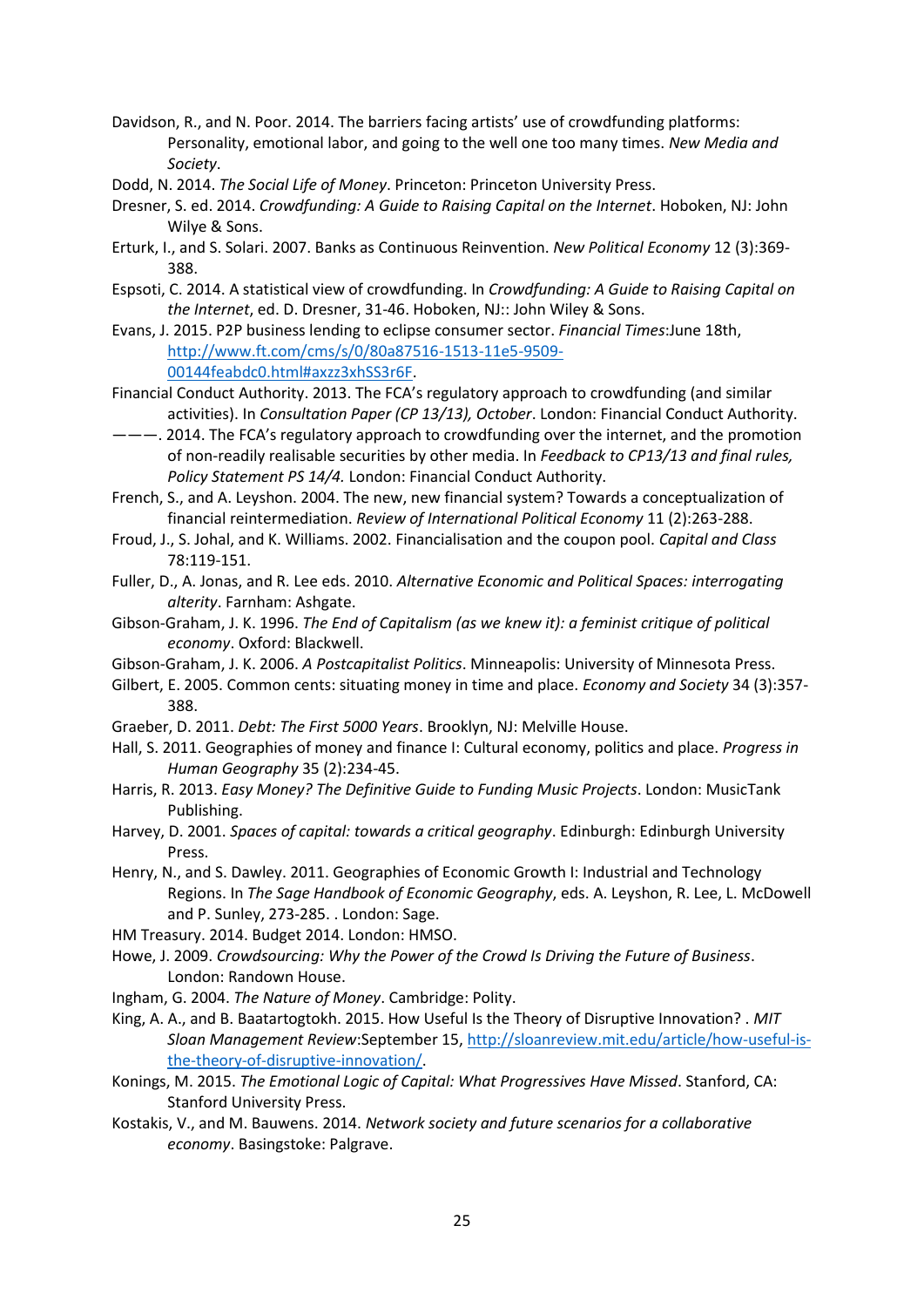- <span id="page-26-3"></span>Lai, K. P. Y. 2016. Financial advisors, financial ecologies and the variegated financialisation of everyday investors. *Transactions of the Institute of British Geographers* 41 (1):27-40.
- <span id="page-26-7"></span>Langley, P. 2008. *The Everyday Life of Global Finance: saving and borrowing in America*. Oxford: Oxford University Press.
- <span id="page-26-2"></span>———. 2015. *Liquidity Lost: the governance of the financial crisis*. Oxford: Oxford University Press.
- <span id="page-26-15"></span>———. 2016. Crowdfunding in the United Kingdom: a cultural economy. *Economic Geography* 92 (3):301-321.
- <span id="page-26-17"></span>Langley, P., and A. Leyshon. 2016. Platform capitalism: the intermediation and capitalisation of digital economic circulation. *Finance and Society* EarlyView:1-21: [http://financeandsociety.org/article/early-view-langley-leyshon/.](http://financeandsociety.org/article/early-view-langley-leyshon/)
- <span id="page-26-11"></span>Lee, R., A. Leyshon, T. Aldridge, J. Tooke, C. Williams, and N. Thrift. 2004. Making geographies and histories? Constructing local circuits of value. *Environment and Planning D-Society & Space* 22 (4):595-617.
- <span id="page-26-9"></span>Lewis, M. 2001. *The Future Just Happened*. London: Hodder & Stoughton.
- <span id="page-26-18"></span>Leyshon, A. 2014. *Reformatted: code, networks and the transformation of the music industry*. Oxford: Oxford University Press.
- <span id="page-26-0"></span>Leyshon, A., D. Burton, D. Knights, C. Alferoff, and P. Signoretta. 2004. Towards an ecology of retail financial services: understanding the persistence of door-to-door credit and insurance providers. *Environment and Planning A* 36:625-645.
- <span id="page-26-13"></span>Leyshon, A., R. Lee, and C. Williams eds. 2003. *Alternative Economic Spaces*. London: Sage.
- <span id="page-26-1"></span>Leyshon, A., P. Signoretta, D. Knights, C. Alferoff, and D. Burton. 2006. Walking with moneylenders: The ecology of the UK home-collected credit industry. *Urban Studies* 43 (1):161-186.
- <span id="page-26-10"></span>Leyshon, A., N. Thrift, L. Crewe, S. French, and P. Webb. 2016. Leveraging affect: Mobilizing enthusiasm and the co-production of the musical economy. In *The Production and Consumption of Music in the Digital Age*, eds. B. J. Hracs, M. Seman and T. Virani, In press. London: Routledge.
- <span id="page-26-20"></span>Li, W., G. Dymski, Y. Zhou, M. Chee, and C. Aldana. 2002. Chinese-American banking and community development in Los Angeles county. *Annals of the Association of American Geographers* 92 (4):777-796.
- <span id="page-26-8"></span>Martin, R. 1999. Selling off the state: privatisation, the equity market and the geographies of shareholder capitalism. In *Money and the Space Economy*, ed. R. Martin, 261-283. Chicester: Wiley.
- <span id="page-26-21"></span>Martin, R., and P. Sunley. 2003. Deconstructing clusters: chaotic concept or policy panacea? *Journal of Economic Geography* 3 (1):5-35.
- <span id="page-26-22"></span>Maurer, B. 2013. The disunity of finance. In *The Oxford Handbook of the Sociology of Finance*, eds. K. Knorr-Cetina and A. Preda. Oxford: Oxford University Press. .
- <span id="page-26-4"></span>———. 2015. *How Would You Like to Pay? how technology is changing the future of money*. Durham, NC: Duke University Press.
- <span id="page-26-14"></span>Mawdsley, E. 2012. The changing geographies of foreign aid and development cooperation: contributions from gift theory', . *Transactions of the Institute of British Geographers* 37 (2):256-271.
- <span id="page-26-6"></span>McLaren, J. 2013. Appendix II: The history of crowdfunding. In *Crowdfunding: how to raise money and make money in the crowd*, ed. M. Rees-Mogg, 221-3. Bath: Crimson.
- <span id="page-26-12"></span>McWilliams, D. 2015. *The Flat White Economy: How the digital economy is transforming London and other cities of the future*. London: Duckworth Overlook.
- <span id="page-26-16"></span>Mollick, E. 2014. The dynamics of crowdfunding: An exploratory study. *Journal of Business Venturing* 29 (1):1-16.
- <span id="page-26-19"></span>Morrison, A. H. 2009. An impossible future: John Perry Barlow's 'Declaration of the Independence of Cyberspace'. *New Media & Society* 11 (1-2):53-71.
- <span id="page-26-5"></span>Moules, J. 2014. London emerging as world leader in crowdfunding. *Financial Times*:15th August, [http://www.ft.com/cms/s/0/8e5be7d0-23c2-11e4-8e29-00144feabdc0.html#axzz3xhSS3r6F.](http://www.ft.com/cms/s/0/8e5be7d0-23c2-11e4-8e29-00144feabdc0.html#axzz3xhSS3r6F)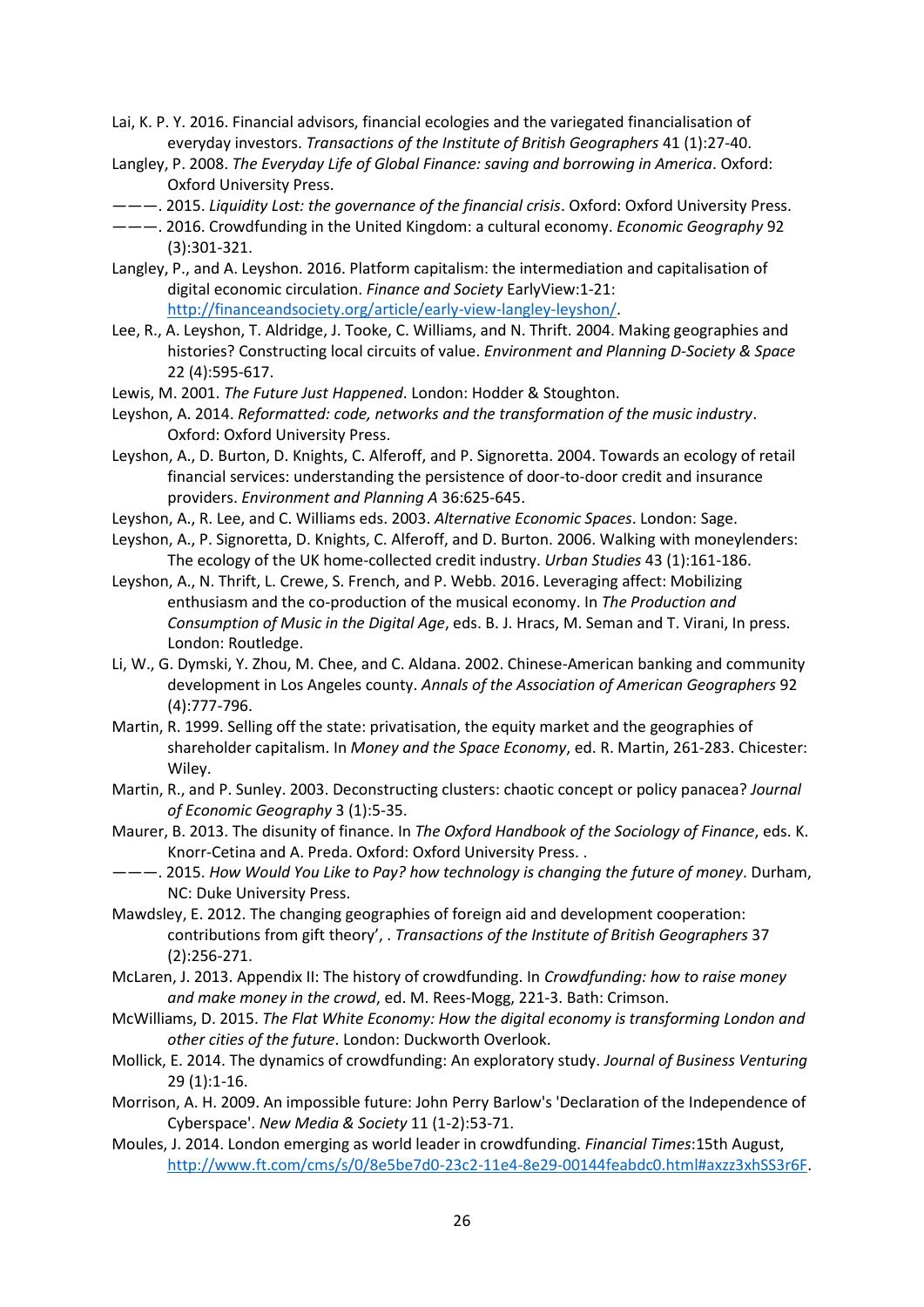- <span id="page-27-1"></span>Nesta. 2012. Crowding In: How the UK Businesses, Charities, Government, and Financial System Can Make the Most of Crowdfunding. London: Nesta.
- <span id="page-27-2"></span>———. 2013a. Banking on Each Other, Peer-to-Peer Lending to Business: Evidence from Funding Circle. London: Nesta.
- <span id="page-27-0"></span>———. 2013b. The Rise of Future Finance: The UK Alternative Finance Benchmarking Report. London: Nesta.
- <span id="page-27-18"></span>———. 2014. The New Art of Finance: Making Money Work Harder for the Arts. London: Nesta.
- <span id="page-27-12"></span>Nicholls, A., M.-L. Moore, and F. Westley. 2012. The Social Finance and Social Innovation Nexus. *Journal of Social Entrepreneurship* 3 (2):115-32.
- <span id="page-27-7"></span>North, P. 1999. Explorations in heterotopia: Local Exchange Trading Schemes (LETS) and the micropolitics of money and livelihood. *Environment and Planning D-Society & Space* 17 (1):69-86.
- <span id="page-27-11"></span>Palmer, A. 2015. *Andrew Palmer (2015) Smart Money: How High-Stakes Financial Innovation is Reshaping Our World for the Better*: New York.
- <span id="page-27-16"></span>Peebles, G. 2010. The anthropology of credit and debt. *Annual Review of Anthropology* 39:225–240.
- <span id="page-27-10"></span>Pignal, S. 2015. "The \$10 billion club: 'FinTech' will keep growing, but not as fast as the hype around it", . *The Economist World in 2016,* :2nd November 2015: [http://www.theworldin.com/article/10634/10-billion](http://www.theworldin.com/article/10634/10-billion-club?fsrc=scn/tw/wi/bl/ed/the10billionclub)[club?fsrc=scn/tw/wi/bl/ed/the10billionclub.](http://www.theworldin.com/article/10634/10-billion-club?fsrc=scn/tw/wi/bl/ed/the10billionclub)
- <span id="page-27-3"></span>Pollard, J. 2001. The global financial system: worlds of monies. In *Human Geography: Issues for the 21st Century*, eds. P. Daniels, M. Bradshaw, D. Shaw and J. Sidaway, 374-98. Essex: Pearson Education.
- <span id="page-27-17"></span>Raymond, E. 1999. *The Cathedral and the Bazaar: musings on Linux and open software by an accidental revolutionary*. Sebastapol, CA: O'Reilly.
- <span id="page-27-15"></span>Simon, P. 2011. *The Age of the Platform: how Amazon, Apple, Facebook and Google have redefined business*. Las Vegas, Nevada: Motion Publishing LLC.
- <span id="page-27-21"></span>Smith, A. *Shared, Collaborative and On Demand: The New Digital Economy* 2016 [cited. Available from [http://www.pewinternet.org/files/2016/05/PI\\_2016.05.19\\_Sharing-](http://www.pewinternet.org/files/2016/05/PI_2016.05.19_Sharing-)
- Economy\_FINAL.pdf.
- <span id="page-27-13"></span>Srnicek, N. 2016. *Platform Capitalism*. Cambridge: Polity.
- <span id="page-27-20"></span>Surowiecki, J. 2004. *The Wisdom of Crowds: Why the many and smarter than the few*. London: Brown Little.
- <span id="page-27-8"></span>Tapscott, D., and A. Tapscott. 2016. *Blockchain Revolution: how the technology behind bitcoin is changing money, business and the world*. London: Portfolio Penguin.
- <span id="page-27-5"></span>The Economist. 2015a. Crowdfunding. *The Economist*:4th April, [http://www.economist.com/news/economic-and-financial-indicators/21647603-global](http://www.economist.com/news/economic-and-financial-indicators/21647603-global-crowdfunding)[crowdfunding.](http://www.economist.com/news/economic-and-financial-indicators/21647603-global-crowdfunding)
- <span id="page-27-9"></span>———. 2015b. The trust machine: the technology behind bitcoin could transform how the economy works. *The Economist*:31st October: [http://www.economist.com/news/leaders/21677198](http://www.economist.com/news/leaders/21677198-technology-behind-bitcoin-could-transform-how-economy-works-trust-machine) [technology-behind-bitcoin-could-transform-how-economy-works-trust-machine.](http://www.economist.com/news/leaders/21677198-technology-behind-bitcoin-could-transform-how-economy-works-trust-machine)
- <span id="page-27-6"></span>———. 2016a. Economic milestones of the year ahead. *The Economist*:1st January, [http://www.economist.com/blogs/graphicdetail/2016/01/daily-chart.](http://www.economist.com/blogs/graphicdetail/2016/01/daily-chart)
- <span id="page-27-22"></span>———. 2016b. Taking flight: the allure and the peril of Chinese fintech companies. *The Economist*:January 23rd: [http://www.economist.com/news/finance-and](http://www.economist.com/news/finance-and-economics/21688940-allure-and-peril-chinese-fintech-companies-taking-flight)[economics/21688940-allure-and-peril-chinese-fintech-companies-taking-flight.](http://www.economist.com/news/finance-and-economics/21688940-allure-and-peril-chinese-fintech-companies-taking-flight)
- <span id="page-27-19"></span>Wyly, E. K., M. Atia, and D. J. Hammel. 2004. Has mortgage capital found an inner-city spatial fix? *Housing Policy Debate* 15 (3):623-685.
- <span id="page-27-14"></span>Zelizer, V. 2011. *Economic Lives: How Culture Shapes Economy*. Princeton: Princeton University Press.
- <span id="page-27-4"></span>Zhang, B., P. Baeck, T. Ziegler, J. Bone, and K. Garveyt. 2016. Pushing boundaries: the 2015 UK alternative finance industry report. London: Nesta.